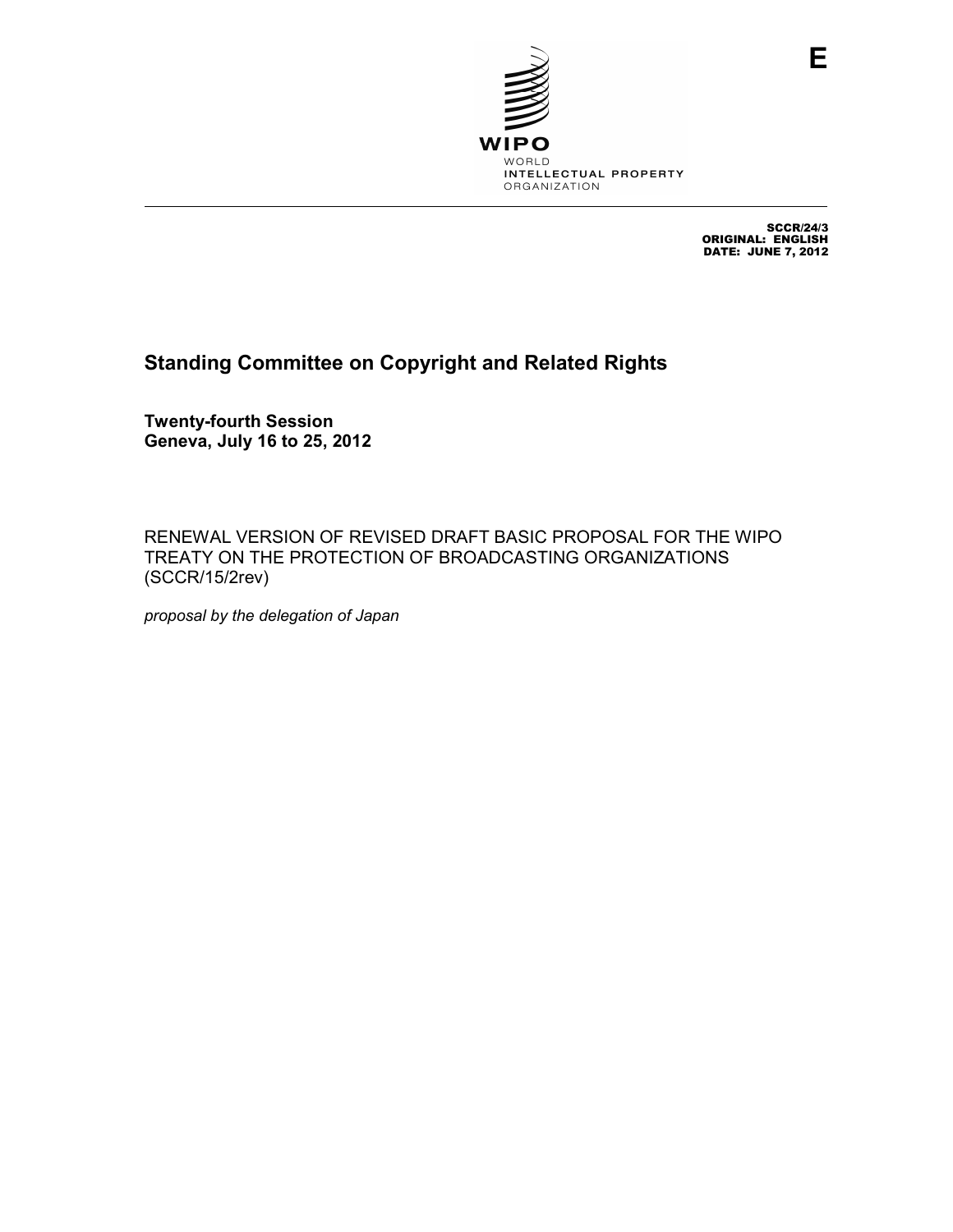#### **Introductory Note of New Draft Proposal**

This proposal was submitted by the Delegation of Japan on May 23, 2012.

This New Draft Proposal on Protection of Broadcasting Organizations basically follows and narrows down the alternatives in SCCR/15/2.

The main purpose of this draft proposal is to show the text which has flexibility and to move forward the discussion for the adoption of the new treaty, and not all provisions in this poroposal necessarily reflects the Japan's position. Therefore, the Government of Japan reserves the right to make amendments or further proposals based on subsequent international or domestic discussions.

After SCCR/S2 on June 2007, we have been discussing updating Protection of Broadcasting Organizations for almost five years at SCCR. Although there are many alternatives in SCCR/15/2, now we believe we could narrow down the alternatives in SCCR /15/2 based on the past discussions at SCCR.

For establishment of new treaty, we have to finalize the object, objective and scope of protection in accordance with the mandate of 2007 General Assembly. As to the objective, no one would deny it is the establishment of the protection against piracy of signals transmitted by broadcasting and cablecasting in traditional sense. Furthermore, we have almost reached the consensus that the objective is the signal transmitted by broadcasting and cablecasting in traditional sense. Only the scope has some differences of opinion and is left unfinished on the floor.

Fortunately, we have a proposal by South Africa and Mexico (SCCR/23/6) for the base of our discussion. However, scope of application of SCCR/23/6 is different from that of SCCR/15/2. It would be our great pleasure if narrowed down version of SCCR/15/2 would contribute to promote our discussions by comparing these two proposals.

Therefore, here we propose New Draft Proposal on Protection of Broadcasting Organizations, which is a narrowed down version of alternatives in SCCR/15/2, as a base of discussions. We have flexibility and are welcome to accept other alternatives following the discussions among Member States at future SCCR. We hope this would be useful for promotion of our discussion and early establishment of new broadcasters' treaty.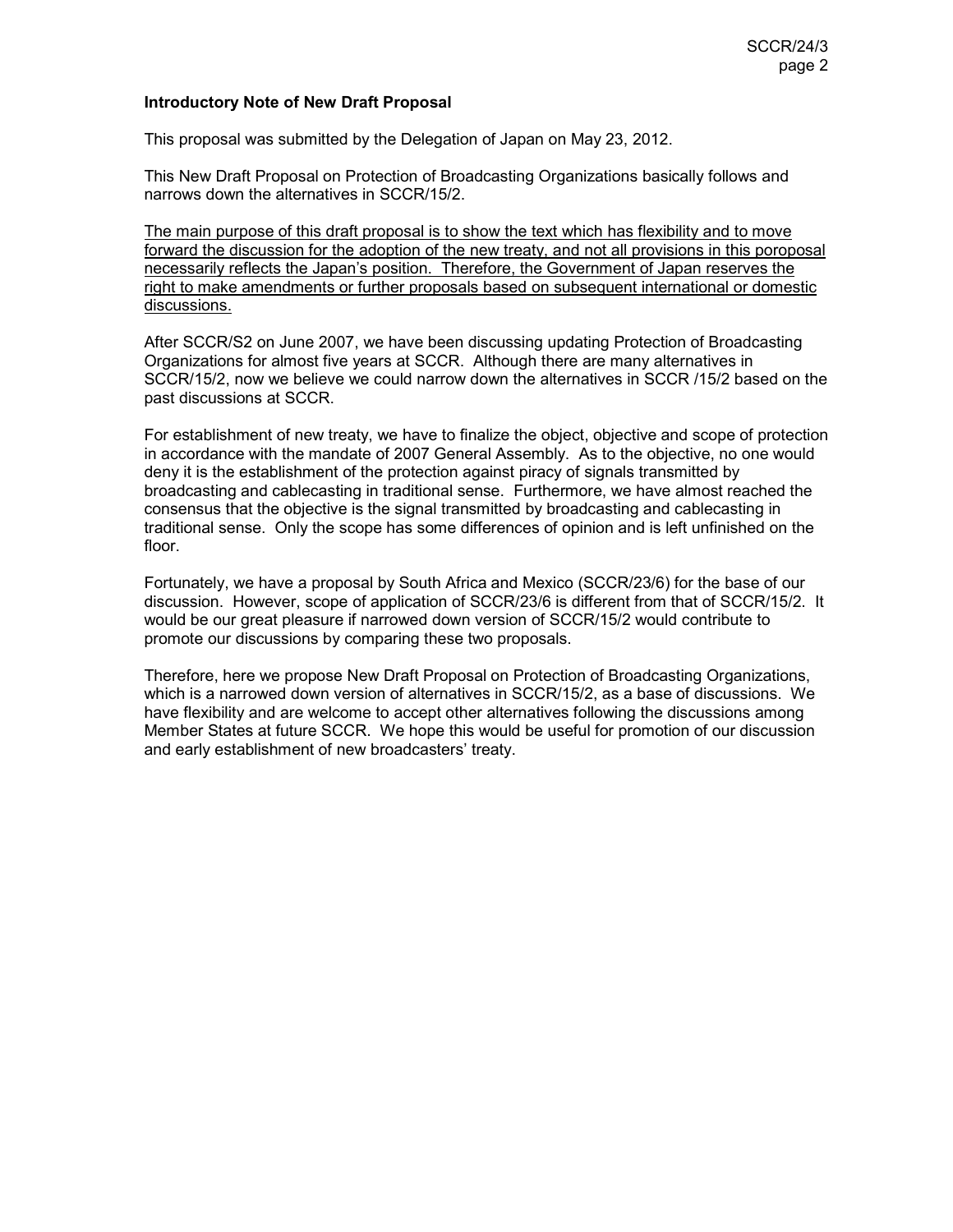#### **Explanatory Comments on the Preamble**

0.01 The preamble is the same as SCCR/15/2, other than adding importance of Cultural Diversity in the fourth paragraph.

0.02 The *Preamble* sets forth the objective of the treaty and the main arguments and considerations relating thereto. The body of the first four paragraphs follows the model and the language of the Preamble of the WPPT.

0.03 The *first paragraph* of the Preamble follows *mutatis mutandis* the first paragraph of the WPPT which took its inspiration from the first paragraph of the preamble of the Berne Convention for the Protection of Literary and Artistic Works (the Berne Convention).

0.04 The *second paragraph* reproduces the corresponding paragraph in the WPPT.

0.05 The *third paragraph* follows *mutatis mutandis* the corresponding paragraph in the WPPT. The reference to "unauthorized use of broadcasts," emphasizes the "anti-piracy function" of the treaty.

0.06 The *fourth paragraph* reproduces *mutatis mutandis* the corresponding paragraph in the WPPT. In this new text, importance of cultural diversity is added.

0.07 The *fifth paragraph* sets the high objective not to compromise but to recognize the rights of the owners of the content carried by broadcasts.

0.08 The *sixth paragraph* stresses the benefits of the protection of broadcasting organizations to other rightholders.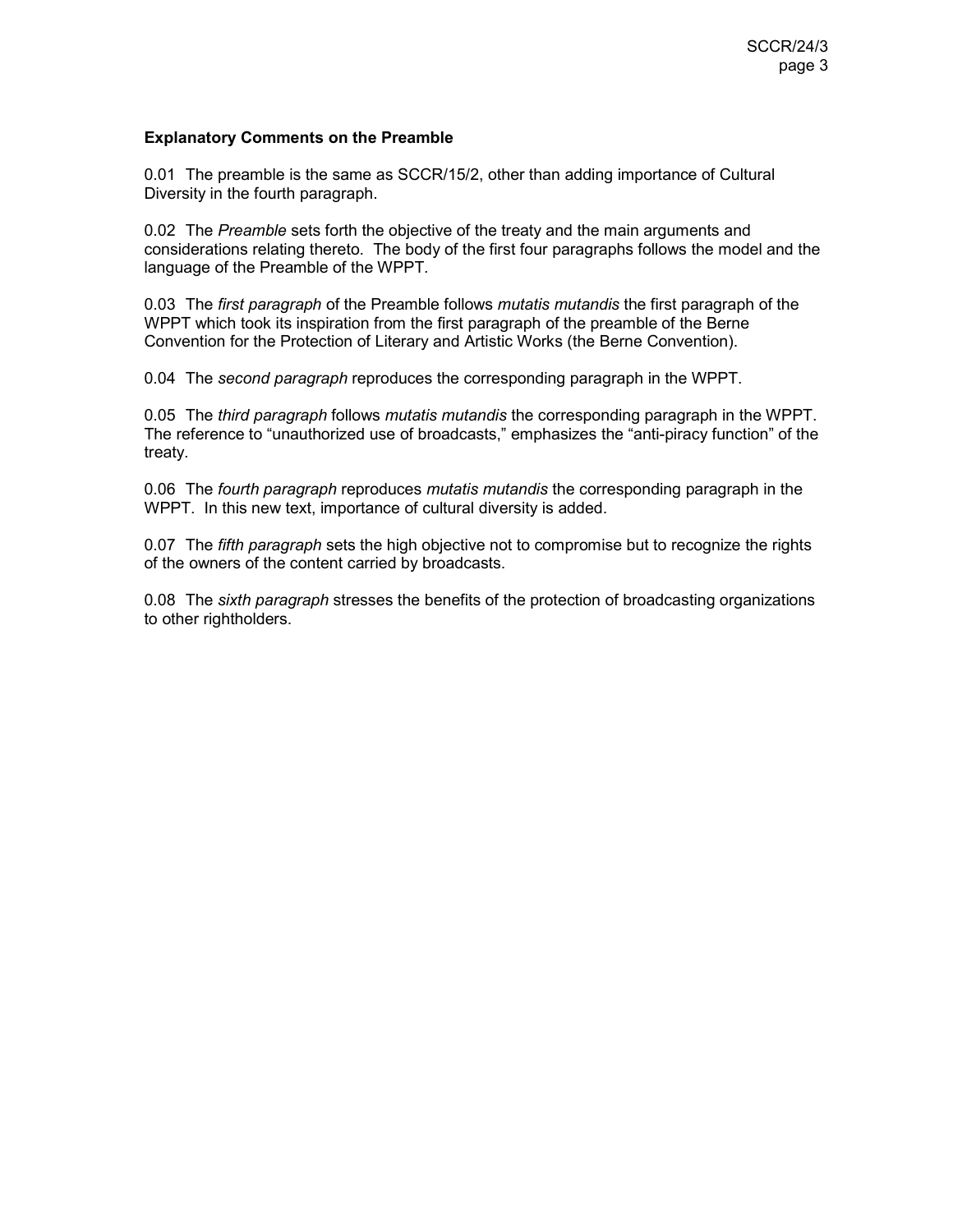## Preamble

# **The Contracting Parties,**

**Desiring** to develop and maintain the protection of the rights of broadcasting organizations in a manner as effective and uniform as possible,

**Recognizing** the need to introduce new international rules in order to provide adequate solutions to the questions raised by economic, social, cultural and technological developments,

**Recognizing** the profound impact of the development and convergence of information and communication technologies which have given rise to increasing possibilities and opportunities for unauthorized use of broadcasts both within and across borders,

**Recognizing** the need to maintain a balance between the rights of broadcasting organizations and the larger public interest, particularly education, research and access to information, and the importance of cultural diversity,

**Recognizing** the objective to establish an international system of protection of broadcasting organizations without compromising the rights of holders of copyright and related rights in works and other protected subject matter carried by broadcasts, as well as the need for broadcasting organizations to acknowledge these rights,

**Stressing** the benefits to authors, performers and producers of phonograms of effective and uniform protection against illegal use of broadcasts

**Have agreed as follows:**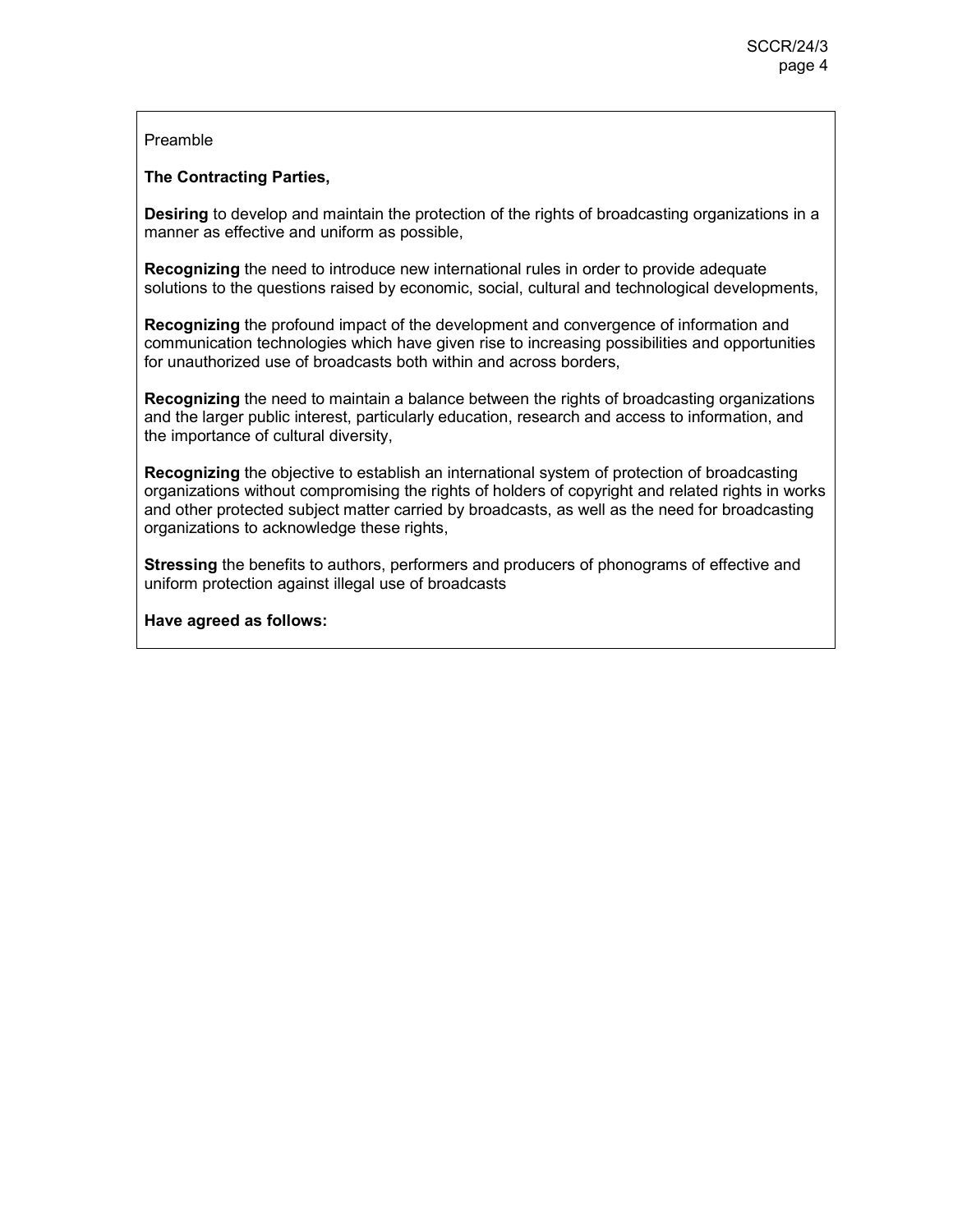#### **Explanatory Comments on Article 1 (Relation to Other Conventions and Treaties )**

1.01 In the discussion of informal consultation on  $26<sup>th</sup>$  November 2011, all participants agreed that the new treaty should be an independent one. Accordingly, Article 1 is substantially the same as South African and Mexican proposal.

1.02 Paragraph (1) contains a "sweeping safeguard clause" making a reference to all existing copyright and related rights conventions and treaties.

1.03 *Paragraph (2)* contains a "non-prejudice clause" concerning the protection of copyright and related rights following the model of Article 1 of the Rome Convention and Article 1(2) of the WPPT.

1.04 *Paragraph (3)* contains a "no-connection and non-prejudice clause" concerning any other treaties. The treaty would be a free-standing treaty, in substance not linked to any other treaty.

#### **Article 1**

#### **Relation to Other Conventions and Treaties**

(1) Nothing in this Treaty shall derogate from existing obligations that Contracting Parties have to each other under any other copyright and related rights treaties.

(2) Protection granted under this Treaty shall leave intact and shall in no way affect the protection of copyright or related rights in program material incorporated in broadcasts. Consequently, no provision of this Treaty may be interpreted as prejudicing such protection.

(3) This Treaty shall not have any connection with, nor shall it prejudice any rights and obligations under, any other treaties.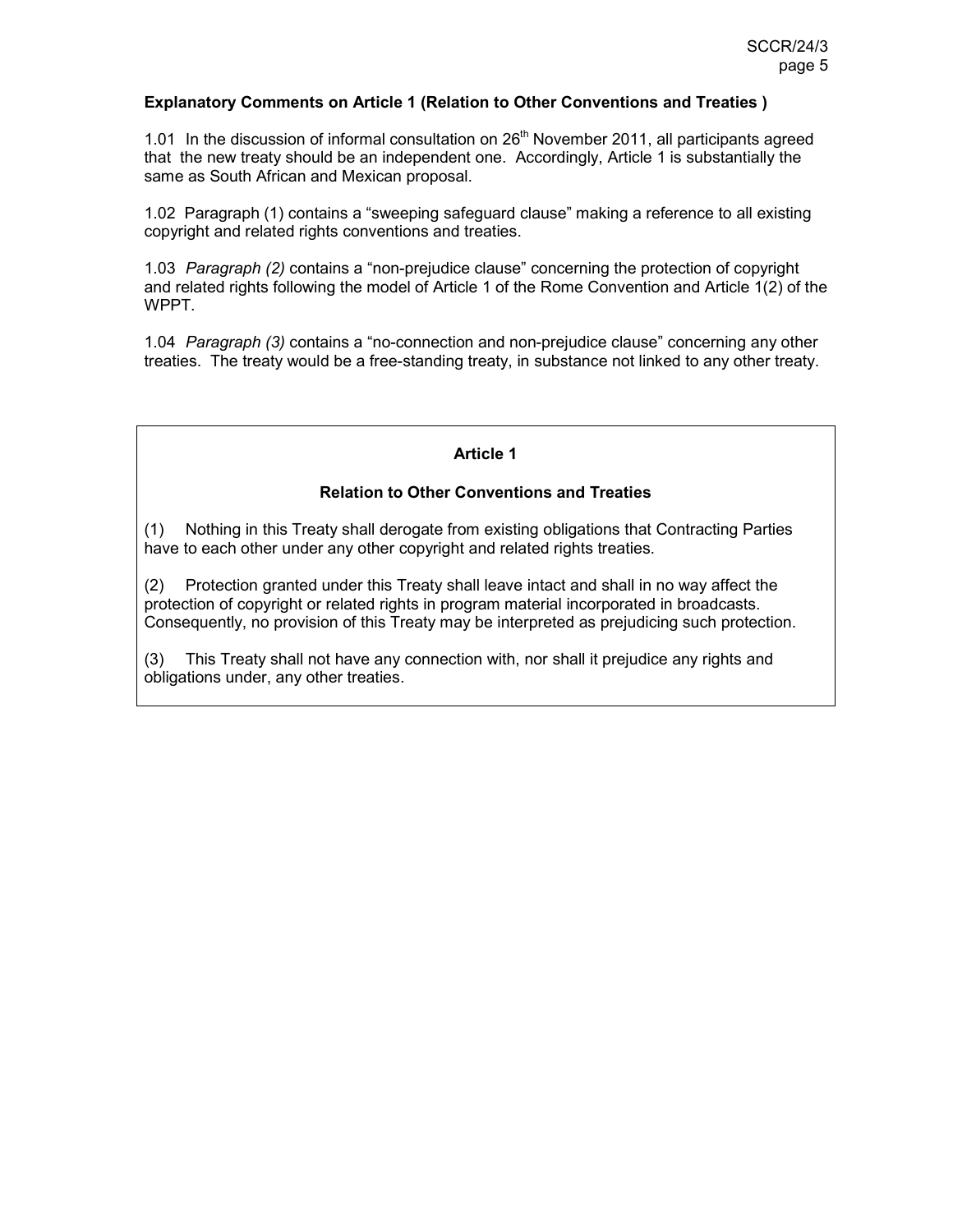## **Explanatory Comments on Article 2 (Definitions)**

2.01 Definitions are key elements to finalize object, objective and scope of a new treaty.. This text is the same as SCCR/15/2 and follows the tradition of the treaties in the field of related rights, the Rome Convention and the WPPT. These provisions is in accordance with the mandate of 2006,2007 General Assembly. The most important point in this text is that the definition of "broadcasting" given by a new treaty should not include to the transmission over the internet even if those transmissions are done by traditional broadcasting organizations or cablecasting organizations.

2.02 The definition of "broadcasting" in *item (a)* contains the classical and traditional definition of broadcasting. It attaches itself to the tradition of copyright and related rights treaties in which the notion of "broadcasting" is confined exclusively to transmissions by wireless means, by radio waves propagating freely in space, *i.e.* radio waves or Herzian waves. Consequently, no transmissions by wire are included in "broadcasting." Because this definition would be based on the traditional notion of broadcasting, no possibility of uncertainty or interference could emerge in the interpretations of existing treaties. The definition follows the definition found in Article 2 of the WPPT. The first sentence of the definition is built on the prototype definition of broadcasting found in Article 3(f) of the Rome Convention. Article 11bis of the Berne Convention operates with the same concept of broadcasting. For the sake of completeness, the expression "of sounds or of images and sounds" has been replaced by "of sounds or of images or of images and sounds". It is proposed that "transmissions over computer networks" be excluded from "broadcasting" in order to make clear that computer network transmissions, even when transmitted by wireless means, are not intended to qualify as broadcasting.

2.03 Certain Delegations proposed a broader definition of "broadcasting" that would comprise not only wireless transmissions but also transmissions by wire, "including by cable or satellite". A narrower definition of "broadcasting" has been proposed in the Draft Basic Proposal for consistency with existing treaties in the field of copyright and related rights. Transmissions by wire, including by cable, are defined as "cablecasting" in the Draft Basic Proposal. The end result concerning the scope of application of the Treaty (by providing separate definitions for "broadcasting" and "cablecasting") is exactly the same as by using the broader definition of "broadcasting."

2.04 *Item (b)* defines the term "cablecasting". The definition follows *mutatis mutandis* the definition of "broadcasting" in item (a), and also in the WPPT. The notion of "cablecasting" is confined to transmissions by wire. No wireless transmissions, including by satellite, are included in "cablecasting". In the definition, the interpretative clause referring to encrypted signals is maintained. For the same reason as in the case of the definition of "broadcasting", "transmissions over computer networks" are excluded from the notion of "cablecasting".

2.05 *Item (c)* contains a definition of "broadcasting organization" and "cablecasting organization". In the discussions in the Standing Committee it was felt that some limits should be set concerning the persons benefiting from the protection of the Treaty. Not everybody transmitting program-carrying signals shall be regarded as a "broadcasting organization."or as a "cablecasting organization." The definition proposed in item (c) consists of three main elements: (1) the person shall be a "legal entity," (2) taking "the initiative" and having "the responsibility," for "the transmission," and (3) for "the assembly and scheduling of the content of the transmission."

2.06 *Item (d)* contains a definition of "retransmission". The notion of "retransmission", in the defined form, embraces all forms of retransmission by any means, *i.e.* by wire or wireless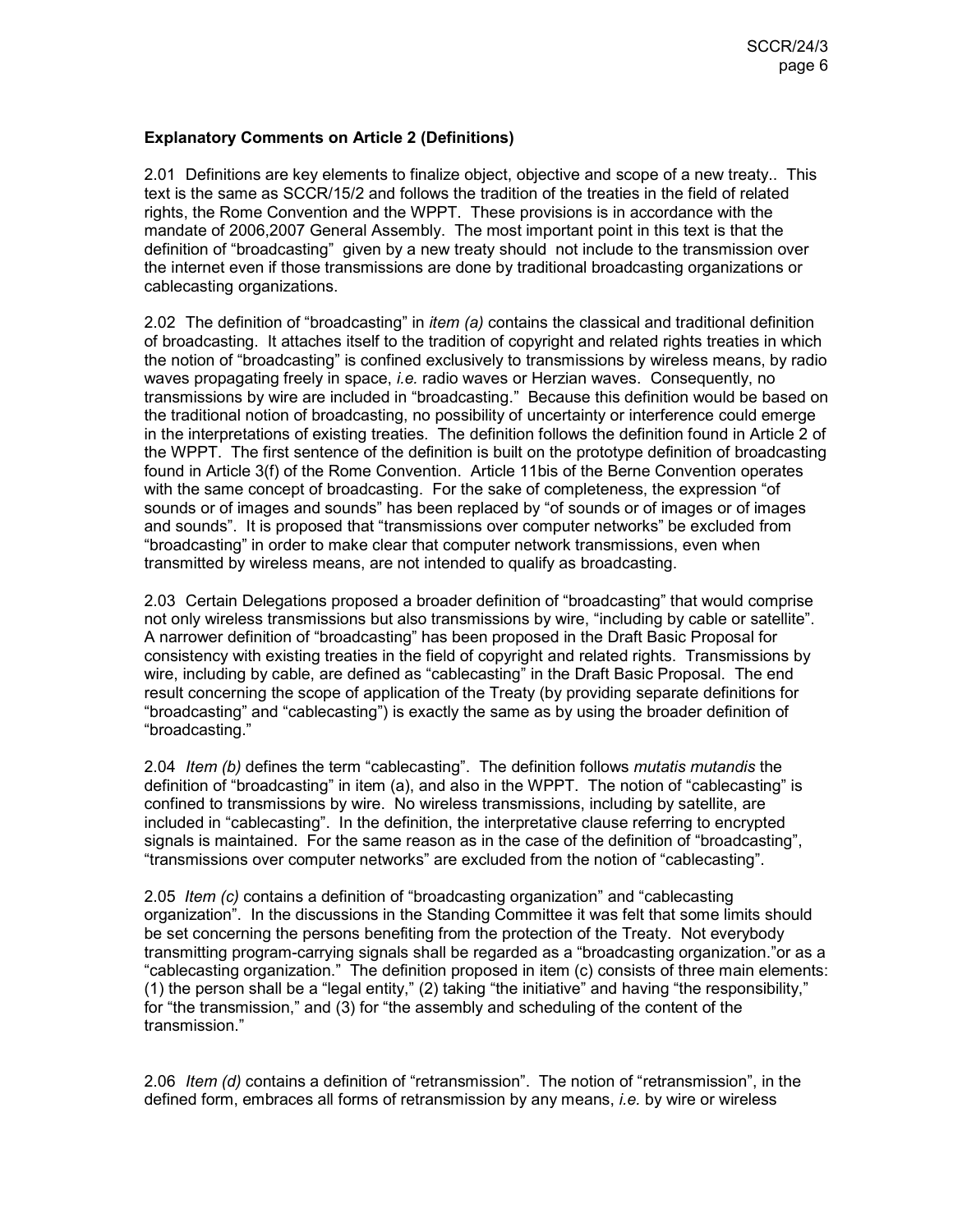means, including combined means. It covers rebroadcasting, retransmission by wire or cable, and retransmission over computer networks. Retransmission is relevant only when it is done by another person than the original transmitting organization, and done for the reception by the public. This is manifested in explicit terms in the proposed definition. All proposals contained suggestions on retransmission in narrower or broader form, either in the definitions or in the clauses on rights. In the defined open-ended form, "retransmission" covers the substance of all proposals. Language has been added to make clear that protection should extend to subsequent retransmissions. The definition is confined to simultaneous retransmissions only. It follows the definition of "rebroadcasting" of the Rome Convention which is confined only to simultaneous broadcasting of the broadcast of another broadcasting organization. The Berne Convention also operates in a similar manner; Article 11bis(1)(ii) sets forth the rights of authors in respect of their broadcast works, using the concept of simultaneous retransmission (using the expression "communication to the public by wire or by rebroadcasting").

2.07 The definition is premised on the notion that non-simultaneous transmissions may only take place using a fixation of the original transmission, and such transmissions may thus be considered as new transmissions. Some delegations made in their proposals this distinction between simultaneous retransmissions and (deferred) transmissions based on fixations. A number of other Delegations proposed that the exclusive right of retransmission also cover (deferred) transmissions based on fixations. All Delegations suggested in one way or another that broadcasting organizations would enjoy protection against deferred transmissions based on fixations. To address this issue, a separate Article11 on transmission following fixation is presented below.

2.08 *Item (e)* contains, for purposes of the Treaty, a very specific, narrow definition of "communication to the public." It refers to the special case of public performance to an audience present in the place where the performance ("rendition," "display," etc.) takes place. It draws upon the concept used for television broadcasts in Article 13(d) of the Rome Convention but extends to the communication to the public of program content of transmissions, or retransmissions, conveying both sounds and images and sounds. Communication of this type may include the reception of a signal and projection of the program content of the broadcast to the public in a café, hotel lobby, the premises of a fair, on the screen of a cinema, or in other premises open to the public. The definition is meant to include making program content audible and/or visible to the public through a radio or a television set located in the types of premises mentioned above. In one proposal "communication to the public" was limited to television as in the Rome Convention. In other proposals "communication to the public" was extended to "communication" or "rendition" to the public from a fixation of a transmission. Some Delegations limited the right to control the "communication to the public" to places accessible to the public only upon the payment of an entrance fee. The extent of the right in this respect shall be decided in the context of Article 7. Finally, it should be noted that the expression "(any) communication to the public" has been used for different purposes in the Rome Convention and the WPPT, and in the Berne Convention and the WCT, as compared to this new Instrument and each other.

2.09 *Item (e)* defines the term "fixation". It follows the definition of "fixation" in the WPPT. After the phrase "embodiment of sounds", the phrase "or of images or of images and sounds" has been added. The term "embodiment" covers the result of incorporating or recording program material carried by a signal using whatever means and whatever medium. Furthermore, it should be pointed out that, as in the corresponding definition in the WPPT, the definition of fixation does not qualify or quantify the duration of the life of the embodiment necessary to result in fixation. There are no conditions regarding the requisite permanence or stability of the embodiment.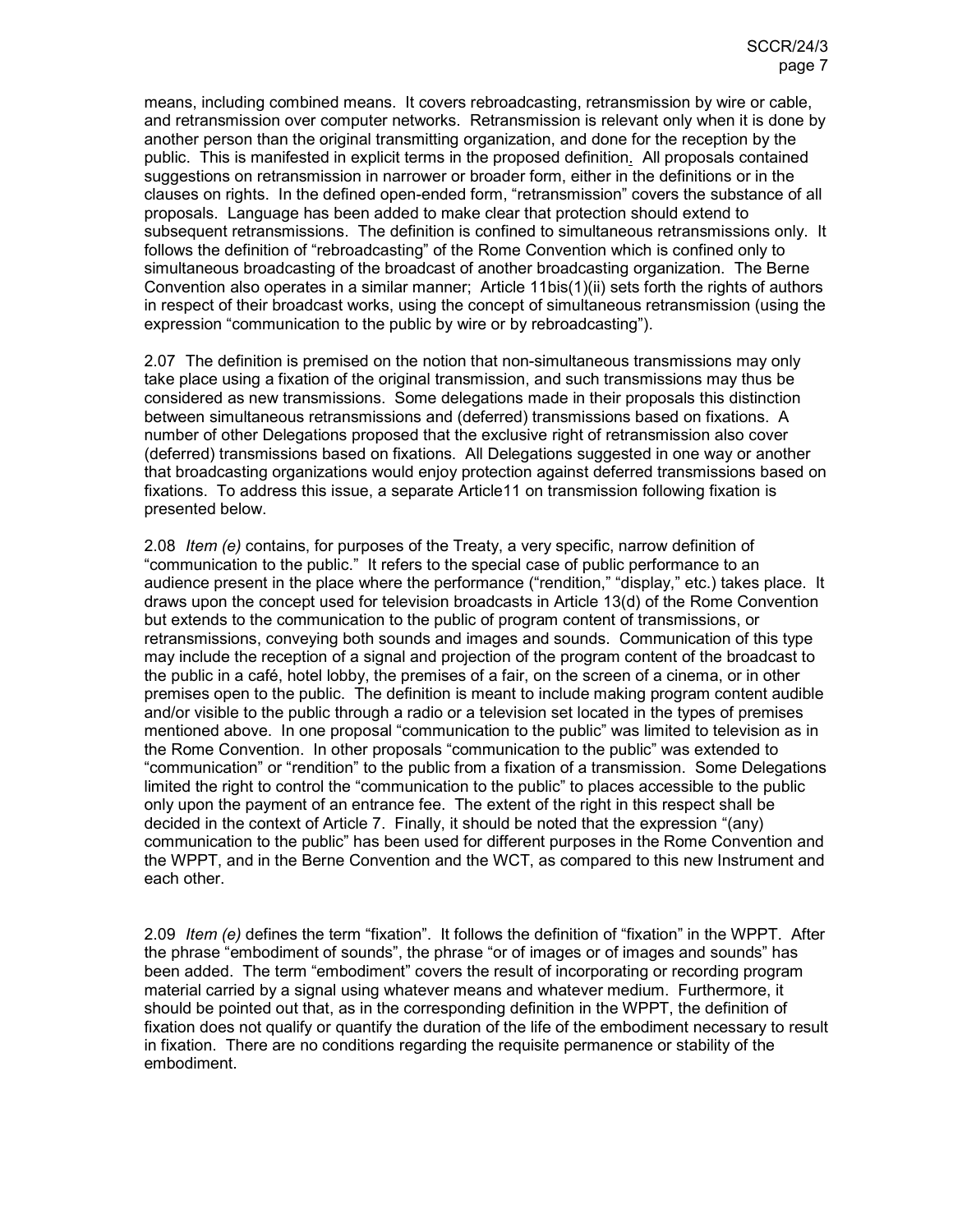# **Article 2**

# **Definitions**

For the purposes of this Treaty,

(a) "broadcasting" means the transmission by wireless means for the reception by the public of sounds or of images or of images and sounds or of the representations thereof; such transmission by satellite is also "broadcasting". Wireless transmission of encrypted signals is "broadcasting" where the means for decrypting are provided to the public by the broadcasting organization or with its consent. "Broadcasting" shall not be understood as including transmissions over computer networks;

(b) "cablecasting" means the transmission by wire for the reception by the public of sounds or of images or of images and sounds or of the representations thereof. Transmission by wire of encrypted signals is "cablecasting" where the means for decrypting are provided to the public by the cablecasting organization or with its consent. "Cablecasting" shall not be understood as including transmissions over computer networks;

(c) "broadcasting organization" and "cablecasting organization" mean the legal entity that takes the initiative and has the responsibility for the transmission to the public of sounds or of images or of images and sounds or of the representations thereof, and the assembly and scheduling of the content of the transmission;

(d) "retransmission" means the simultaneous transmission for the reception by the public by any means of a transmission referred to in provisions (a) or (b) of this Article by any other person than the original broadcasting or cablecasting organization; simultaneous transmission of a retransmission shall be understood as well to be a retransmission;

(e) "communication to the public" means making the transmissions referred to in provisions (a), (b)or (d) of this Article audible or visible, or audible and visible, in places accessible to the public;

(f) "fixation" means the embodiment of sounds or of images or of images and sounds or of the representations thereof, from which they can be perceived, reproduced or communicated through a device.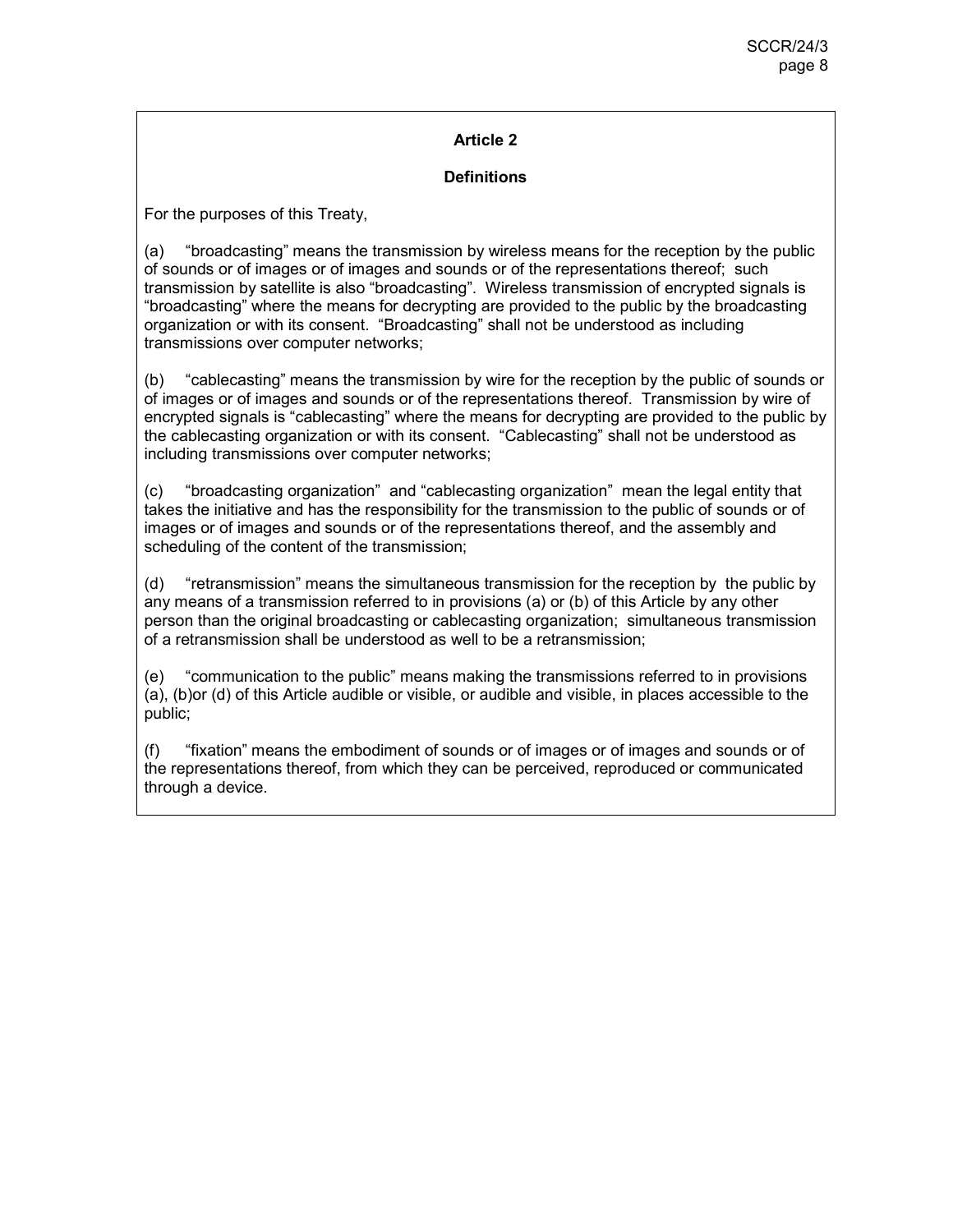## **Explanatory Comments on Article 3 (Scope of Application)**

3.01 The provisions of Article 3 are formulated and organized in such a way that the scope of application is explicit and unambiguous.

3.02 Paragraph (1), in order to define clearly the scope of the protection provided by the Treaty, manifests the distinction between the carrier and the content. The object of protection is the program-carrying signal. The protection provided by this Treaty is completely separate from the protection of the works and other protected subject matter carried by the signals.

3.03 *Paragraph (2)* lays down the fundamental basis of the scope of application of the Treaty in the area of broadcasting.

3.04 *Paragraph (3)* is the provision by which Contracting Parties will extend protection, by *mutatis mutandis* application, to cablecasting organizations.

3.05 *Paragraph (4)* contains provisions that exclude certain transmissions from the scope of application of the Treaty.

3.06 The provisions of *paragraph (4)(i)* exclude from protection all retransmission activities. This includes rebroadcasting, retransmission by wire, by cable and by any other means This maybe illustrated by using the case of rebroadcasting. Rebroadcasting is broadcasting. What is broadcast by a rebroadcaster is a broadcast of another broadcasting organization. According to the definition in Article 5(c), a rebroadcaster would never qualify as a broadcasting organization. It does not have the initiative and the responsibility for the transmission to the public, nor the assembly and the scheduling of the content of the transmission. Consequently, on the basis of the definition of "broadcasting organization", "rebroadcasting" is outside of the sphere of protection of the Treaty. It is thus most logical to exclude from the sphere of protection the whole concept of retransmission, including rebroadcasting, retransmission by wire or cable, and retransmission over computer networks. It should, under this reasoning, be emphasized that this does not, by any means, affect the protection of the prospective rightholders of the Treaty- broadcasting and cablecasting organizations - against any retransmission of their original transmissions or retransmissions thereof. It is the initial originator of a broadcast or cablecast who still enjoys the protection concerning its original transmission being retransmitted by the entity engaged in retransmission activities.

3.07 The provisions of *paragraph (4)(ii)* are mainly explanatory. They exclude all on-demand or interactive transmissions from the scope of the Treaty. A large part of such transmissions takes place over computer networks. All transmissions over computer networks are excluded from broadcasting and cablecasting already in the definitions.

3.08 Broadcasters enjoy protection in respect of their broadcasts. In some cases, for *e.g.* geographic reasons or for urban planning, broadcasters may deliver their broadcasts to the recipients using transmissions over cable networks after receiving first their own broadcasts. By definition this practice is not retransmission. Broadcasters enjoy protection in respect of their broadcasts even if delivered at some instance by cable. Cablecasters may use delivery by broadcasting *e.g.* in the sparsely populated fringe area of their network. Cablecasters' transmissions are similarly protected even if delivered at some instance over the air.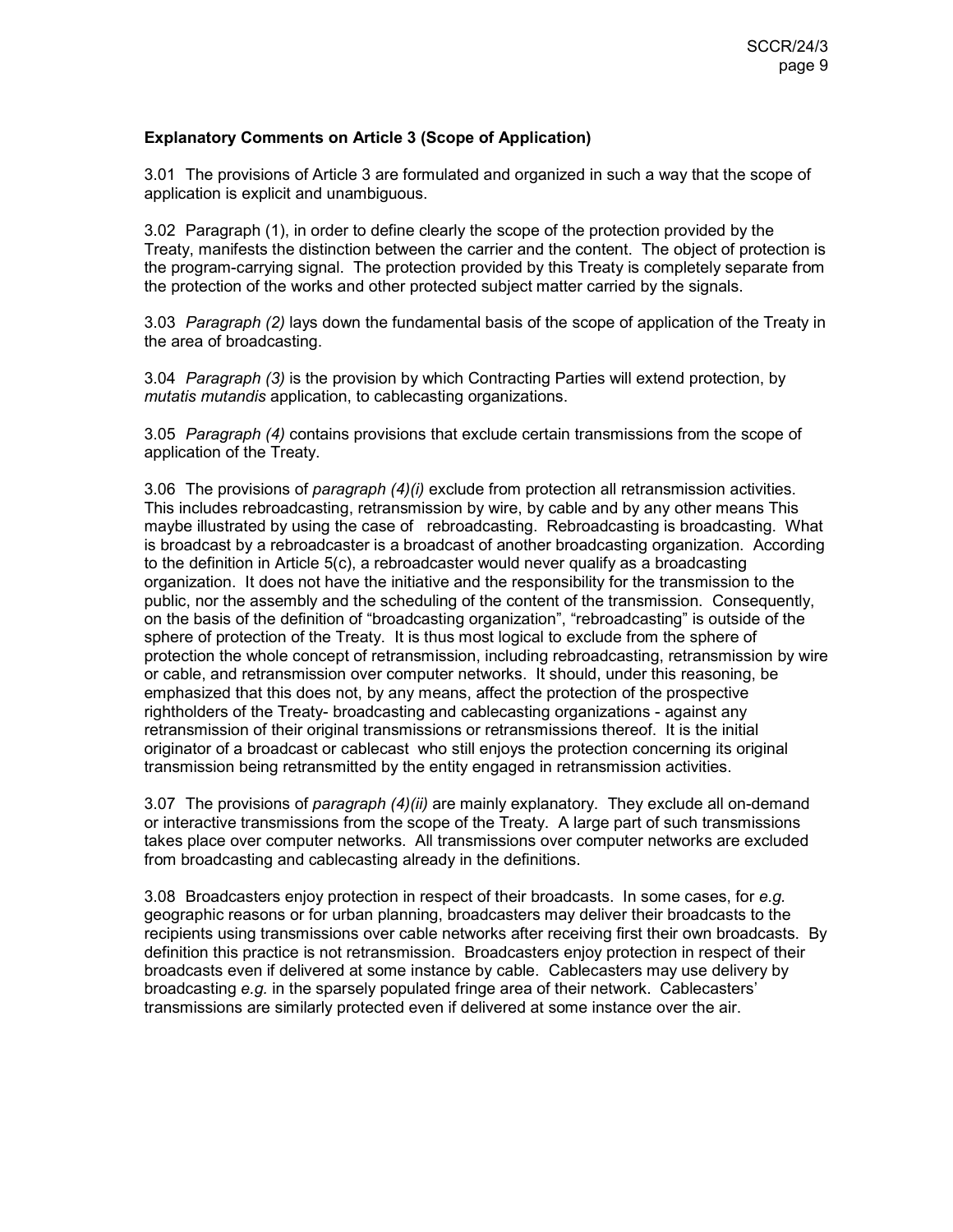# **Article 3**

# **Scope of Application**

(1) The protection granted under this Treaty extends only to signals used for the transmissions by the beneficiaries of the protection of this Treaty, and not to works and other protected subject matter carried by such signals.

(2) The provisions of this Treaty shall apply to the protection of broadcasting organizations in respect of their broadcasts.

(3) The provisions of this Treaty shall apply *mutatis mutandis* to the protection of cablecasting organizations in respect of their cablecasts.

(4) The provisions of this Treaty shall not provide any protection in respect of

(i) mere retransmissions by any means of transmissions referred to in Article  $2(a)$ , (b) and(d); (ii) any transmissions where the time of the transmission and the place of its reception may be individually chosen by members of the public.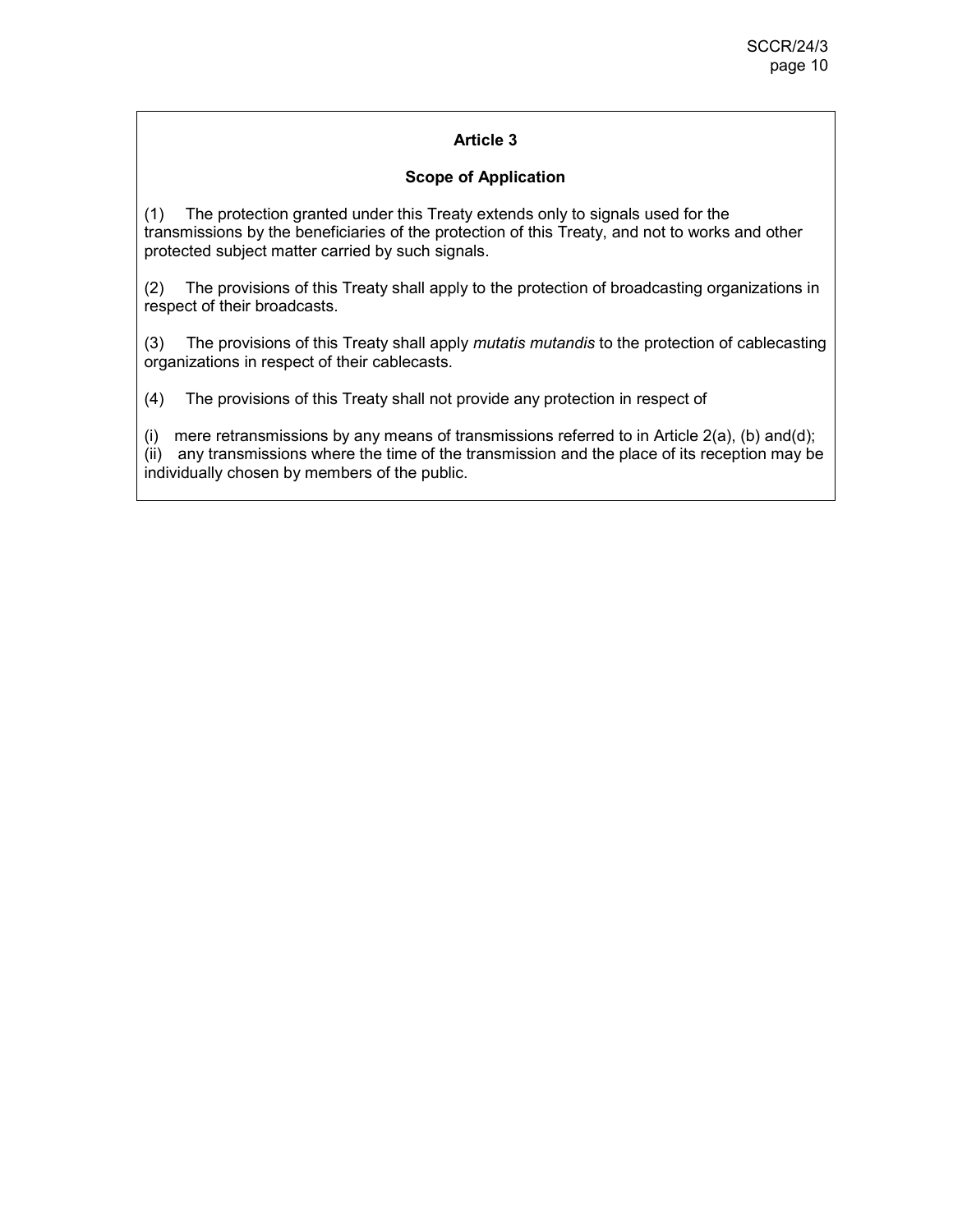## **Explanatory Comments on Article 4 (Beneficiaries of Protection)**

4.01 *Article 4* establishes the points of attachment for granting national treatment to broadcasting organizations under Article 5.

4.02 This is based on the concept of Rome Convention. It results in basically the same model with WPPT Article 3, which is based on "national treatment" of Rome Convention.

4.03 *Paragraph (3)* contains a possibility for a Contracting Party, by notification, to set as a condition for protection that the headquarters of the broadcaster and the transmitter be situated in the same country. The proposal follows Article 6.2 of the Rome Convention. This is an additional paragraph compared to South African and Mexican proposal.

## **Article 4**

#### **Beneficiaries of Protection**

(1) Contracting Parties shall accord the protection provided under this Treaty to broadcasting organizations that are nationals of other Contracting Parties.

(2) Nationals of other Contracting Parties shall be understood to be those broadcasting organizations that meet either of the following conditions:

(i) the headquarters of the broadcasting organization is situated in another Contracting Party, or

(ii) the broadcasts are transmitted from a transmitter situated in another Contracting Party. In the case of satellite broadcasts, the relevant place shall be the point at which, under the control and responsibility of the broadcasting organization, the program-carrying signals intended for direct reception by the public are introduced into an uninterrupted chain of communication leading to the satellite and down towards the earth.

(3) By means of a notification deposited with the Director General of the World Intellectual Property Organization (WIPO), any Contracting Party may declare that it will protect broadcasts only if the headquarters of the broadcasting organization is situated in another Contracting Party and the broadcasts are transmitted from a transmitter situated in the same Contracting Party. Such notification may be deposited at the time of ratification, acceptance or accession, or at any time thereafter; in the last case, it shall become effective six months after it has been deposited.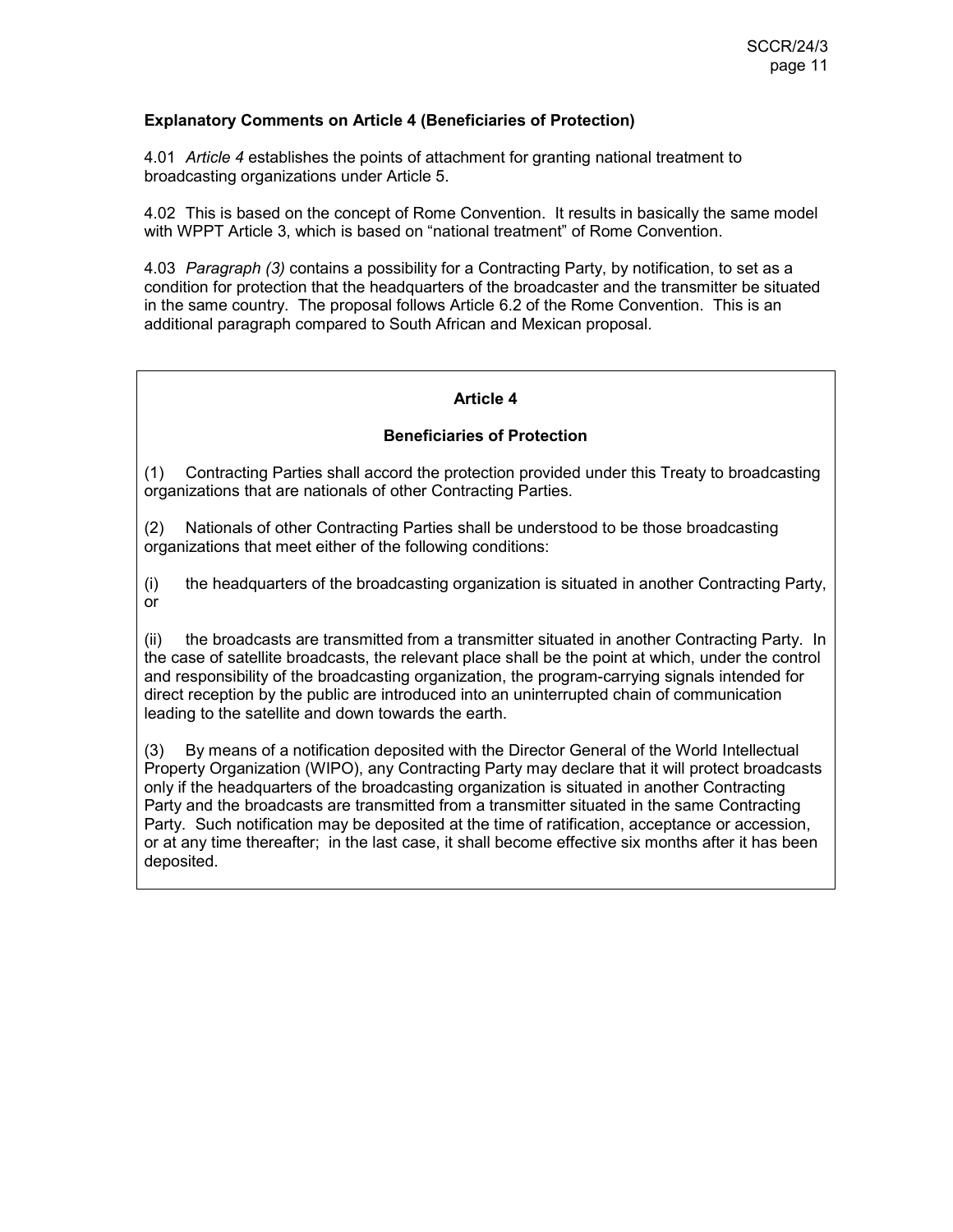#### **Explanatory Comments on Article 5 (National Treatment)**

5.01 *Article 5* contains the provisions concerning national treatment.

5.02 This is basically the same model as WPPT Article 4, which, in the area of related rights, takes its origin from Article 2.2 of the Rome Convention.

#### **Article 5**

#### **National Treatment**

(1) Each Contracting Party shall accord to the national broadcasting organizations of other Contracting Parties treatment no less favorable than it accords to its own broadcasting organizations in respect of the application of the rights recognized expressly under this Treaty.

(2) The obligation provided for in paragraph (1) does not apply to the extent that another Contracting Party makes use of the provisions inArticle7(3), Article 9(2), Article10(3), Article 11(2), and Article 12 (2) of this Treaty.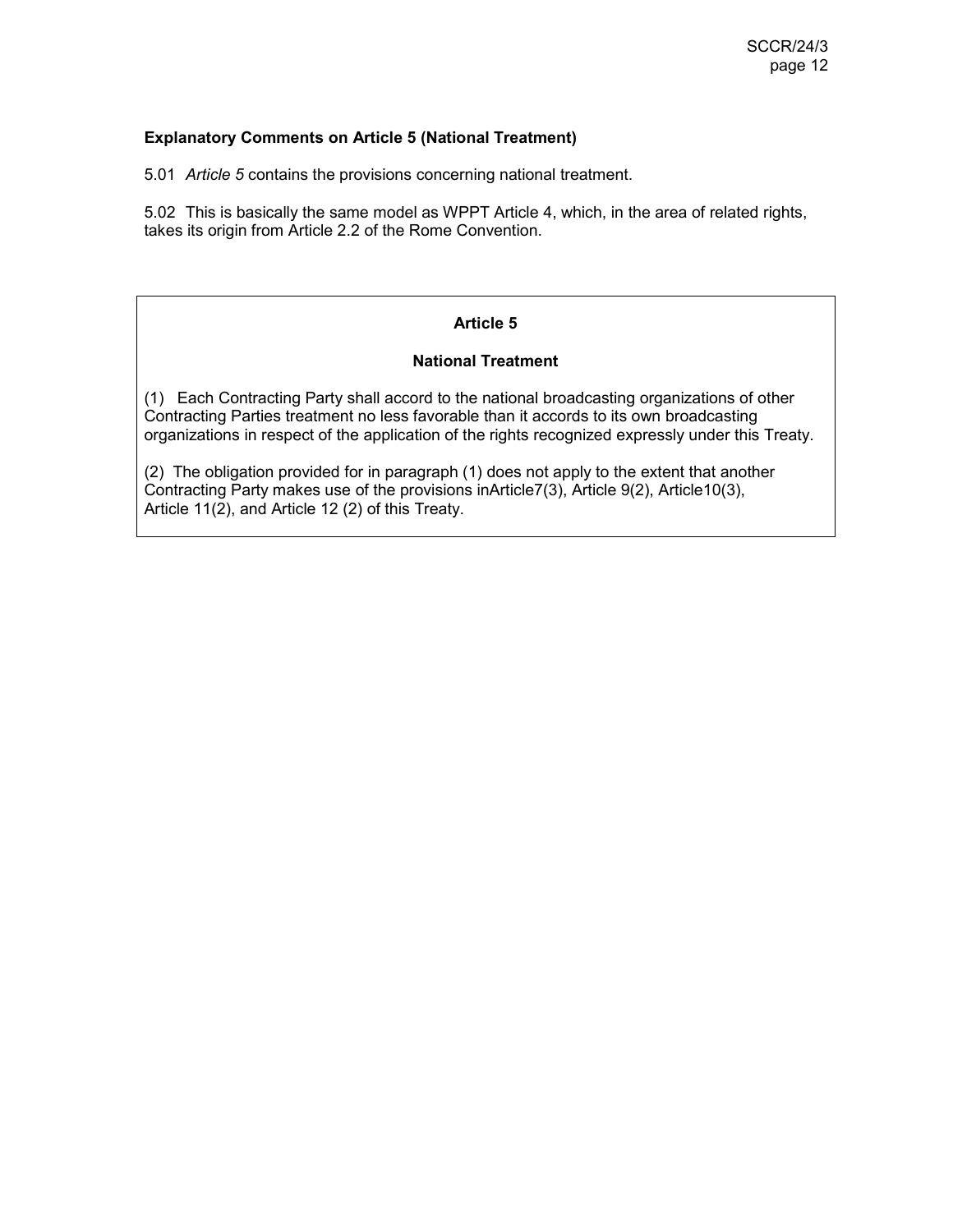## **Explanatory Comments on Article 6 (Right of Retransmission)**

6.01 *Article 6* Alternative 6.1 contains the provisions on the rights of broadcasting organizations concerning the retransmission to the public of their broadcasts. The right in respect of retransmission would provide protection against all retransmissions, by any means, including rebroadcasting and retransmission by wire, by cable or over computer networks. The expression "exclusive right of authorizing" has been used, for the sake of consistency with the language of the WPPT and the WCT, in Article 6 and all subsequent Articles providing for an exclusive right.

6.02 Article6 is based on the concept of retransmission, which on the international level is traditionally confined to simultaneous retransmission only and it corresponds to the definition of "retransmission" in Article 2(d) of the Treaty.

6.03 Contracting parties can provide protection for uploading before retransmission over computer networks, instead of providing protection for retransmission over computer networks in order to implement the obligation in this Article.

6.04 Alternative 6.2 excludes the right of authorizing the retransmission of the broadcast over computer networks, but includes the right of making available of their broadcasts to the public instead.

## **Article 6**

## **Right of Retransmission**

*Alternative 6.1*

Broadcasting organizations shall enjoy the exclusive right of authorizing the retransmission of their broadcasts by any means, including rebroadcasting, retransmission by wire, and retransmission over computer networks.

## *Alternative 6.2*

Broadcasting organizations shall enjoy the exclusive right of authorizing the retransmission of their broadcast by broadcasting or cablecasting excluding over computer networks, and the right of making available of their broadcasts to the public, by wire or wireless means, in such a way that members of the public may access them from a place and at a time individually chosen by them.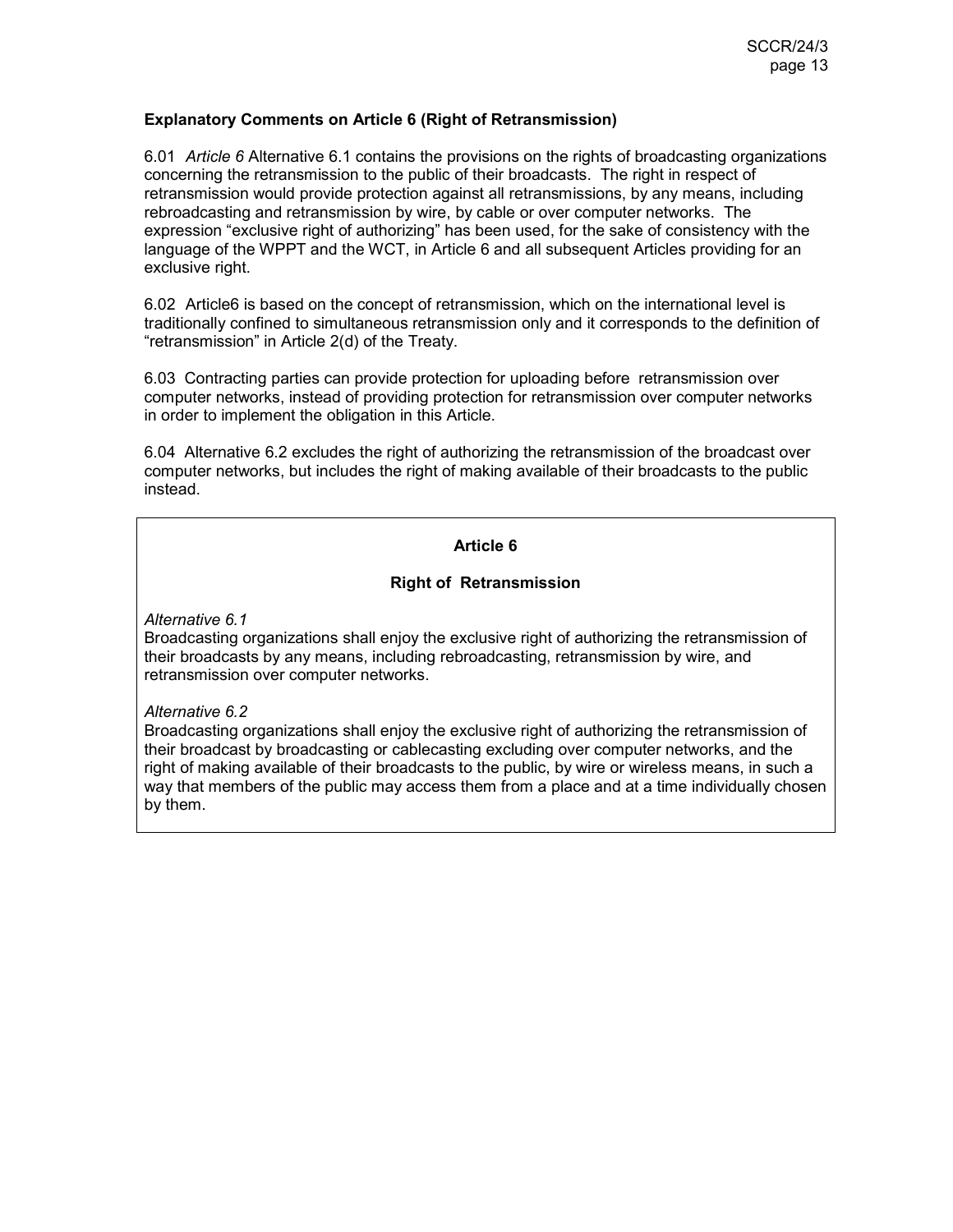## **Explanatory Comments on Article 7 (Right of Communication to the Public)**

7.01 *Article 7* lays down the exclusive right of broadcasting organizations concerning the communication to the public of their broadcasts in the special case defined in Article 2(e)

7.02 Most Delegations proposed that the right of communication to the public would cover places accessible to the public only upon the payment of an entrance fee. This model is basically the same as Article 13(d) of Rome Convention.

7.03 The protection would be conditioned in *paragraphs (2)* and *(3)*. Paragraph (2) contains the special clause on conditions as a matter for domestic law, found in Article 13(d) of the Rome Convention. Paragraph (3) opens a possibility for Contracting Parties to limit by a reservation the applicability of the provisions of paragraph (1) to some extent, or not to apply these provisions at all.

7.04 In the light of the discussions in the SCCR, an alternative for the total deletion of Article 7 on the right of communication to the public, could be to limit the right to cases where the communication takes place 1) in a profit making purpose, or 2) using very large screens in places accessible to the public.

# **Article 7**

# **Right of Communication to the Public**

(1) Broadcasting organizations shall enjoy the exclusive right of authorizing the communication to the public of their broadcasts, if such communication is made in places accessible to the public against payment of an entrance fee.

(2) It shall be a matter for the domestic law of the Contracting Party where protection of the provision of paragraph (1) is claimed to determine the conditions under which it may be exercised.

(3) Any Contracting Party may, in a notification deposited with the Director General of WIPO, declare that it will apply the provisions of paragraph (1) only in respect of certain communications, or that it will limit their application in some other way, or that it will not apply these provisions at all. If a Contracting Party makes such a declaration, the other Contracting Parties shall not be obliged to grant the right referred to in paragraph (1) to broadcasting organizations whose headquarters are in that Contracting Party.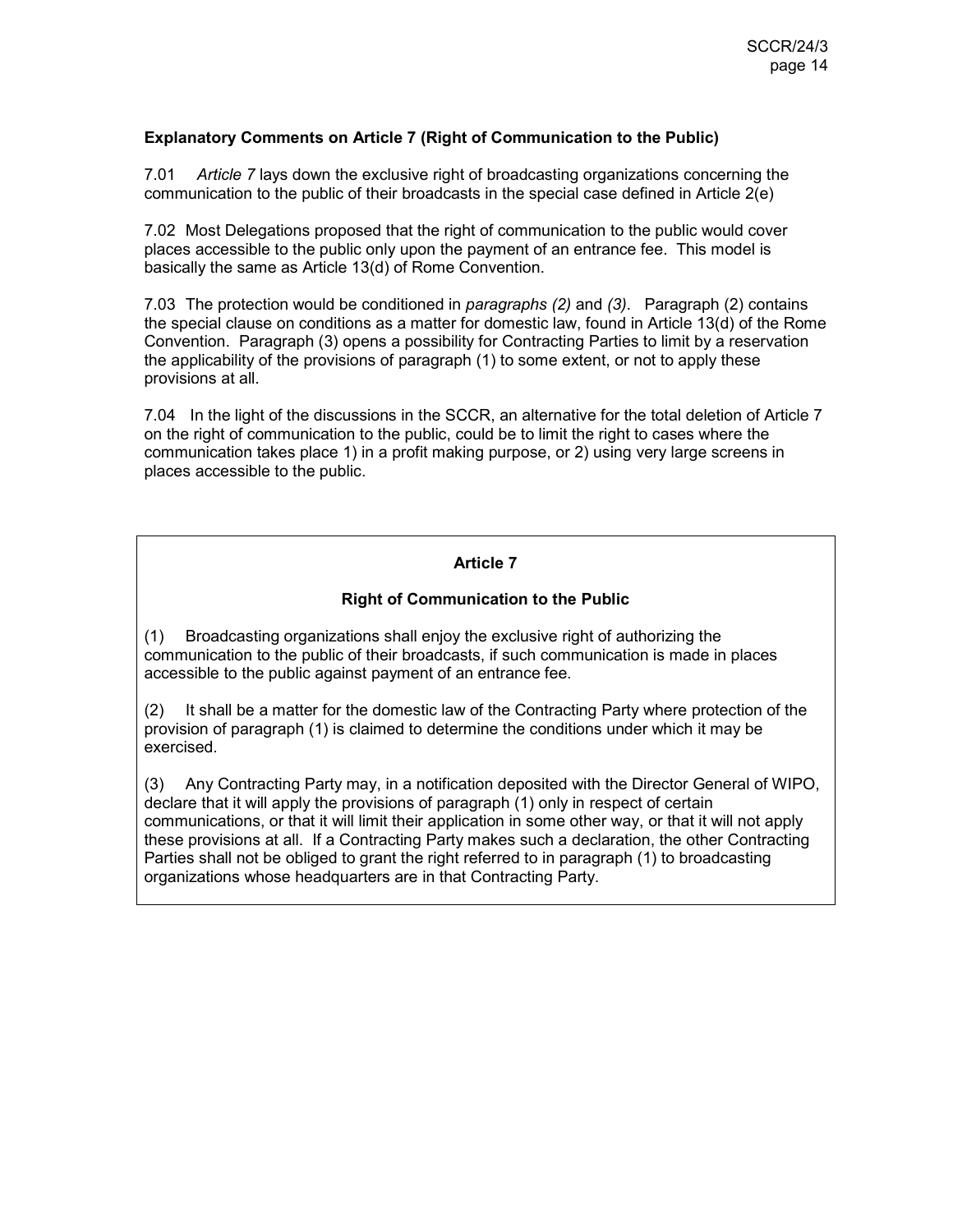## **Explanatory Comments on Article 8 (Right of Fixation)**

8.01 *Article 8* lays down the exclusive right of broadcasting organizations with respect to the fixation of their broadcasts. The provision follows *mutatis mutandis* the corresponding provision of Article 6 of the WPPT concerning the fixation of unfixed performances. The word "making" is added to correspond with the definition of Article 2(e).

#### **Article 8**

## **Right of Fixation**

Broadcasting organizations shall enjoy the exclusive right of authorizing the making fixation of their broadcasts.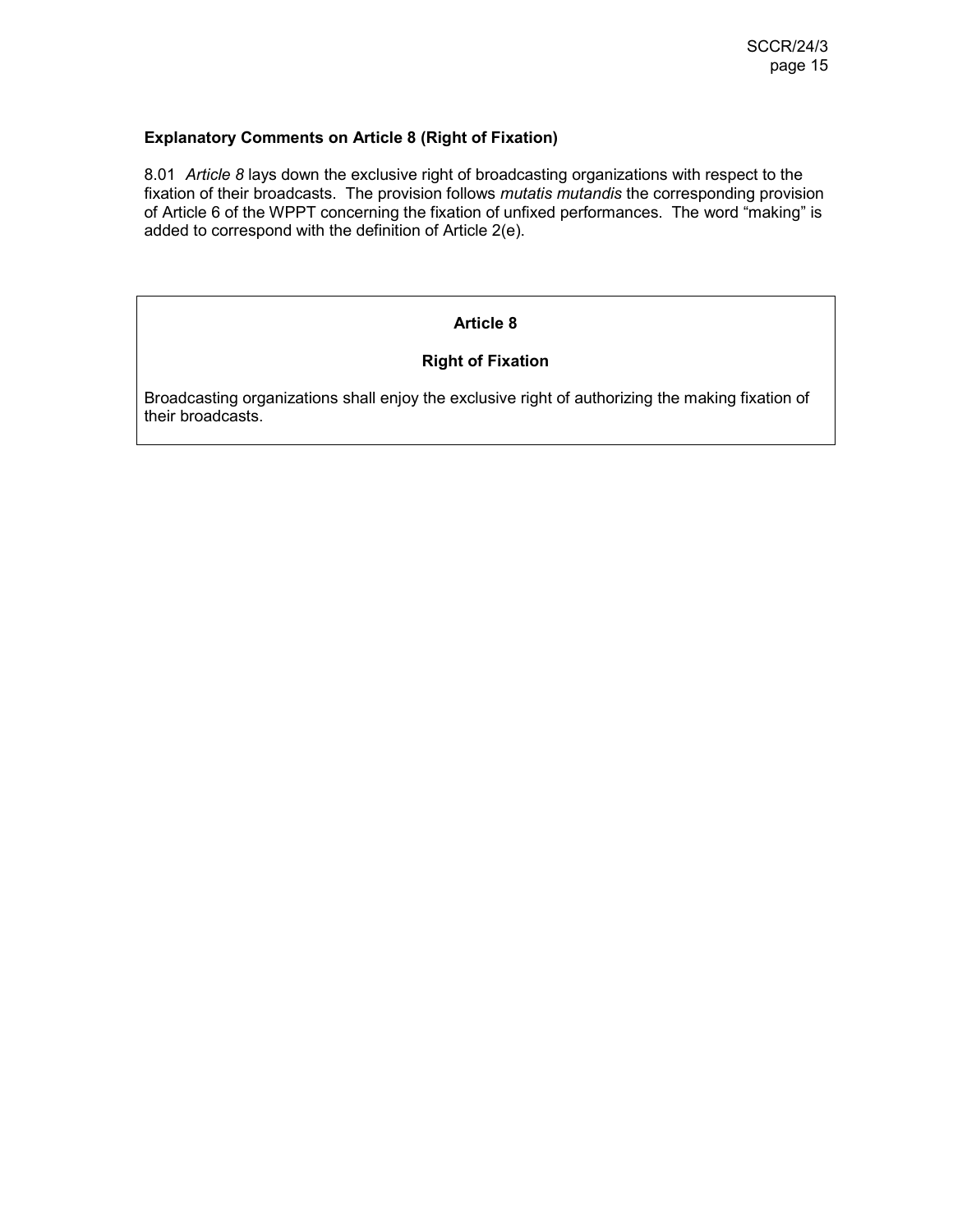## **Explanatory Comments on Article 9 (Right of Reproduction)**

9.01 Article 9(1) follows *mutatis mutandis* the provisions of Articles 7 and 11 of the WPPT. This would grant the right of reproduction as an unqualified intellectual property-type exclusive right. This provision is the same as Article 6(iv) in alternative A of South Africa and Mexico proposal.

9.02 Provisions of *paragraph (2)* offers to Contracting Parties a possibility to opt in, by a notification, to another formula of the right of reproduction. In this formula protection against reproduction is divided in two categories.

9.03 *Paragraph (2)(i)* provides an exclusive right of authorizing the reproduction in special cases ; these include reproduction of broadcasts from fixations made pursuant to Article 14 when such reproduction would not be permitted by that Article, as well as from any other fixations made without the consent of a broadcasting organization. This formula corresponds to Article 13(c)(i) and (ii) of the Rome Convention.

9.04 Paragraph(2)(ii) introduces to the Contracting Parties an obligation to prohibit the reproduction of fixations of the broadcasts, other than those specified in paragraph (2)(i), in cases where the broadcasting organization has not authorized such reproduction. According to Article 21, broadcasting organizations shall have recourse to effective legal remedies in respect of breach of this prohibition.

## **Article 9**

## **Right of Reproduction**

(1) Broadcasting organizations shall enjoy the exclusive right of authorizing the direct or indirect reproduction, in any manner or form, of fixations of their broadcasts.

(2) Any Contracting Party may, in a notification deposited with the Director General of WIPO, declare that it will establish for the broadcasting organizations, instead of the exclusive right of authorizing provided for in paragraph (1), the following rights:

(i) broadcasting organizations shall enjoy the exclusive right of authorizing the reproduction of their broadcasts from fixations made pursuant to Article 14 when such reproduction would not be permitted by that Article or otherwise made without their authorization, and

(ii) reproduction, without the consent of the broadcasting organizations, of fixations of their broadcasts other than those referred to in subparagraph (i) shall be prohibited.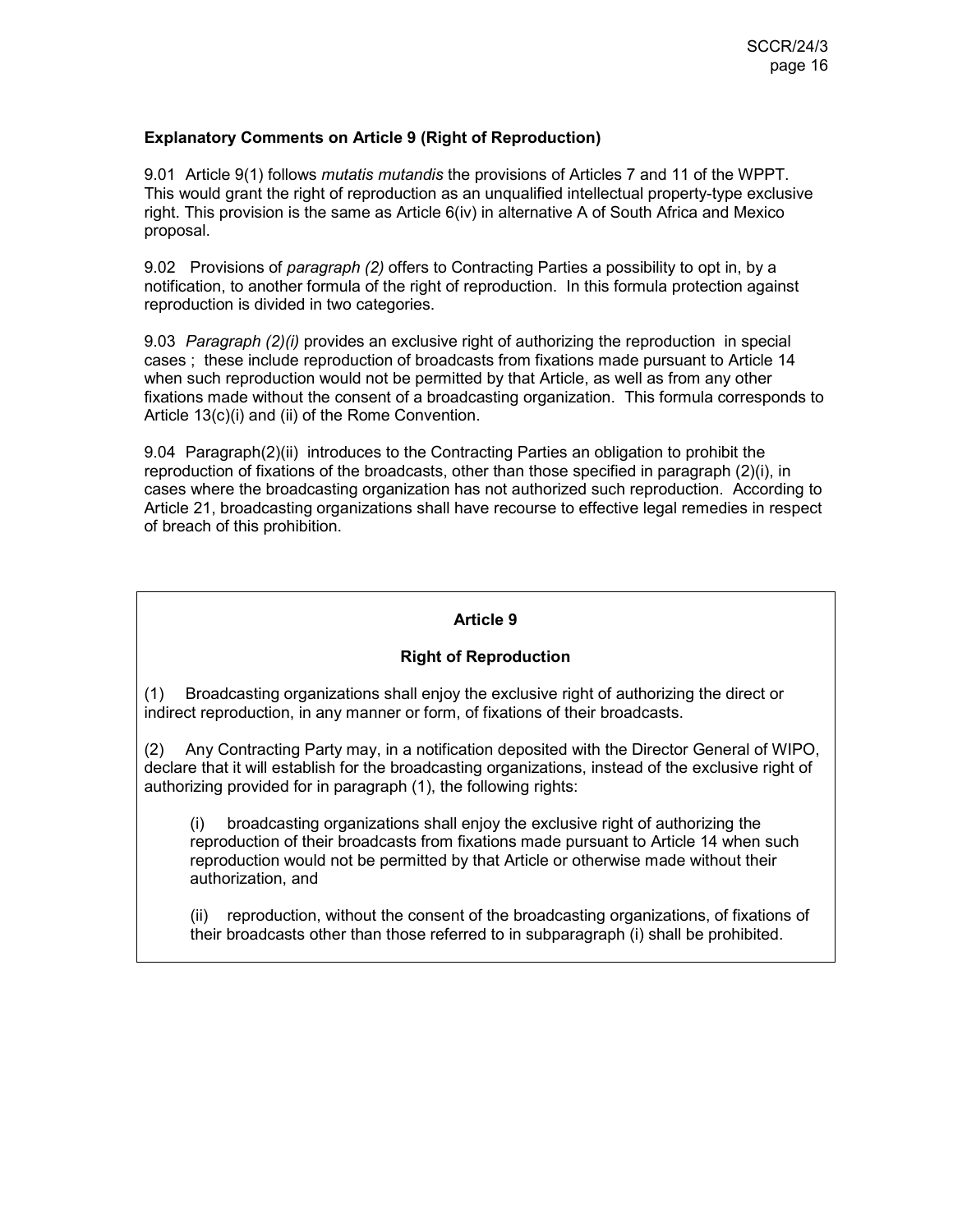## **Explanatory Comments on Article 10 (Right of Distribution)**

10.01 *Article 10* provides to broadcasting organizations the right regarding distribution of the original or copies of fixations of their broadcasts and of reproductions of their broadcasts.

10.02 *Paragraph (1)* provides the right of distribution as un unqualified intellectual propertytype exclusive right. The operative elements of this paragraph follow *mutatis mutandis* the corresponding provisions of Articles 8 and 12 of the WPPT.

10.03 Provisions of *paragraph (2)* leave it up to the Contracting Parties to determine the conditions for exhaustion of the right of distribution. The operative elements of this paragraph follow *mutatis mutandis* the corresponding provisions of Articles 8 and 12 of the WPPT.

10.04 Provisions of *paragraph (3)* offer the Contracting Parties an option, by a notification to grant broadcasting organizations protection through a prohibition. According to Article 21, broadcasting organizations shall have recourse to effective legal remedies in respect of breach of this prohibition.

# **Article 10**

# **Right of Distribution**

(1) Broadcasting organizations shall enjoy the exclusive right of authorizing the making available to the public of the original and copies of fixations of their broadcasts, through sale or other transfer of ownership.

(2) Nothing in this Treaty shall affect the freedom of Contracting Parties to determine the conditions, if any, under which the exhaustion of the right in paragraph (1) applies after the first sale or other transfer of ownership of the original or a copy of the fixation of the broadcast with the authorization of the broadcasting organization.

(3) Any Contracting Party may, in a notification deposited with the Director General of WIPO, declare that it will establish protection for the broadcasting organizations, instead of the exclusive right of authorizing provided for in paragraph (1), by providing that the distribution to the public and importation, without the consent of the broadcasting organizations, of reproductions of unauthorized fixations of their broadcasts, shall be prohibited.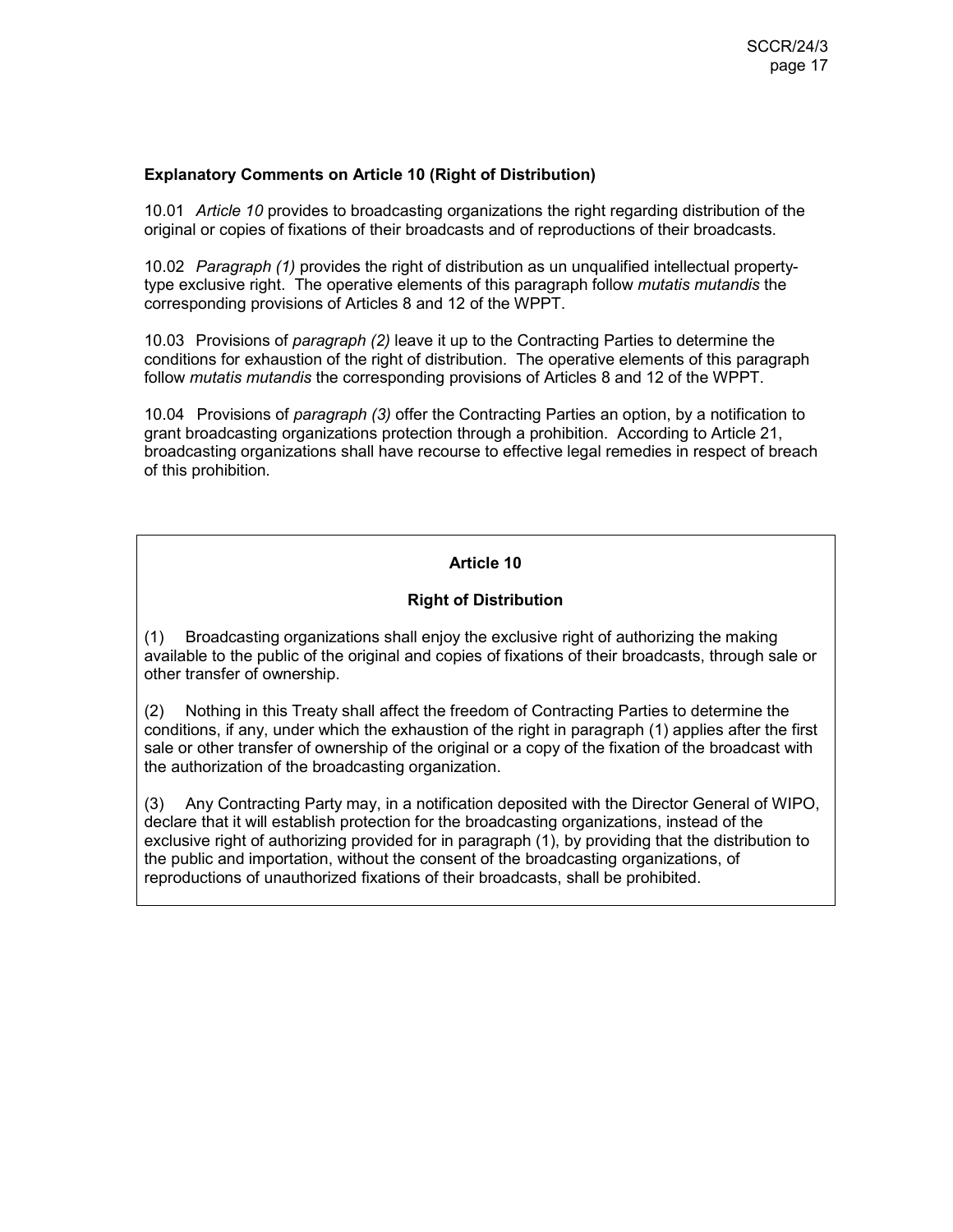## **Explanatory Comments on Article 11 (Right of Transmission Following Fixation)**

11.01 *Article 11* Alternative 11.1 contains the provisions concerning transmissions of broadcasts based on fixation or made from fixations.

11.02 This right of authorizing transmission covers all transmissions by any means for the reception by the public, including broadcasting and cablecasting and transmission over computer networks, following fixation.

11.03 *Paragraph (1)* provides the right of transmission following fixation as un unqualified intellectual property-type exclusive right.

11.04 Provisions of paragraph (2) offer to the Contracting Parties a possibility to choose, by a notification, to provide to broadcasting organizations protection by prohibiting transmission from unauthorized fixations, in cases the broadcasting organizations have not authorized such transmission. According to Article21, broadcasting organizations shall have recourse to effective legal remedies in respect of breach of this prohibition.

11.05 Alternative 11.2 excludes the right of authorizing the retransmission of the broadcast over computer networks, but Article 12 provides the right of making available of their broadcasts to the public instead.

# **Article 11**

# **Right of Transmission Following Fixation**

## *Alternative 11.1*

(1) Broadcasting organizations shall enjoy the exclusive right of authorizing the transmission by any means for the reception by the public of their broadcasts following fixation of such broadcasts.

(2) Any Contracting Party may, in a notification deposited with the Director General of WIPO, declare that it will establish protection for the broadcasting organizations, instead of the exclusive right of authorizing provided for in paragraph (1), by providing that the transmission, without the consent of the broadcasting organizations, of their broadcasts from unauthorized fixations of their broadcasts shall be prohibited.

## *Alternative 11.2*

(1) Broadcasting organizations shall enjoy the exclusive right of authorizing the transmission by broadcasting or cablecasting, excluding over computer networks for the reception by the public of their broadcasts following fixation of such broadcasts.

(2) Any Contracting Party may, in a notification deposited with the Director General of WIPO, declare that it will establish protection for the broadcasting organizations, instead of the exclusive right of authorizing provided for in paragraph (1), by providing that broadcasting or cablecasting, without the consent of the broadcasting organizations, of their broadcasts from unauthorized fixations of their broadcasts, shall be prohibited.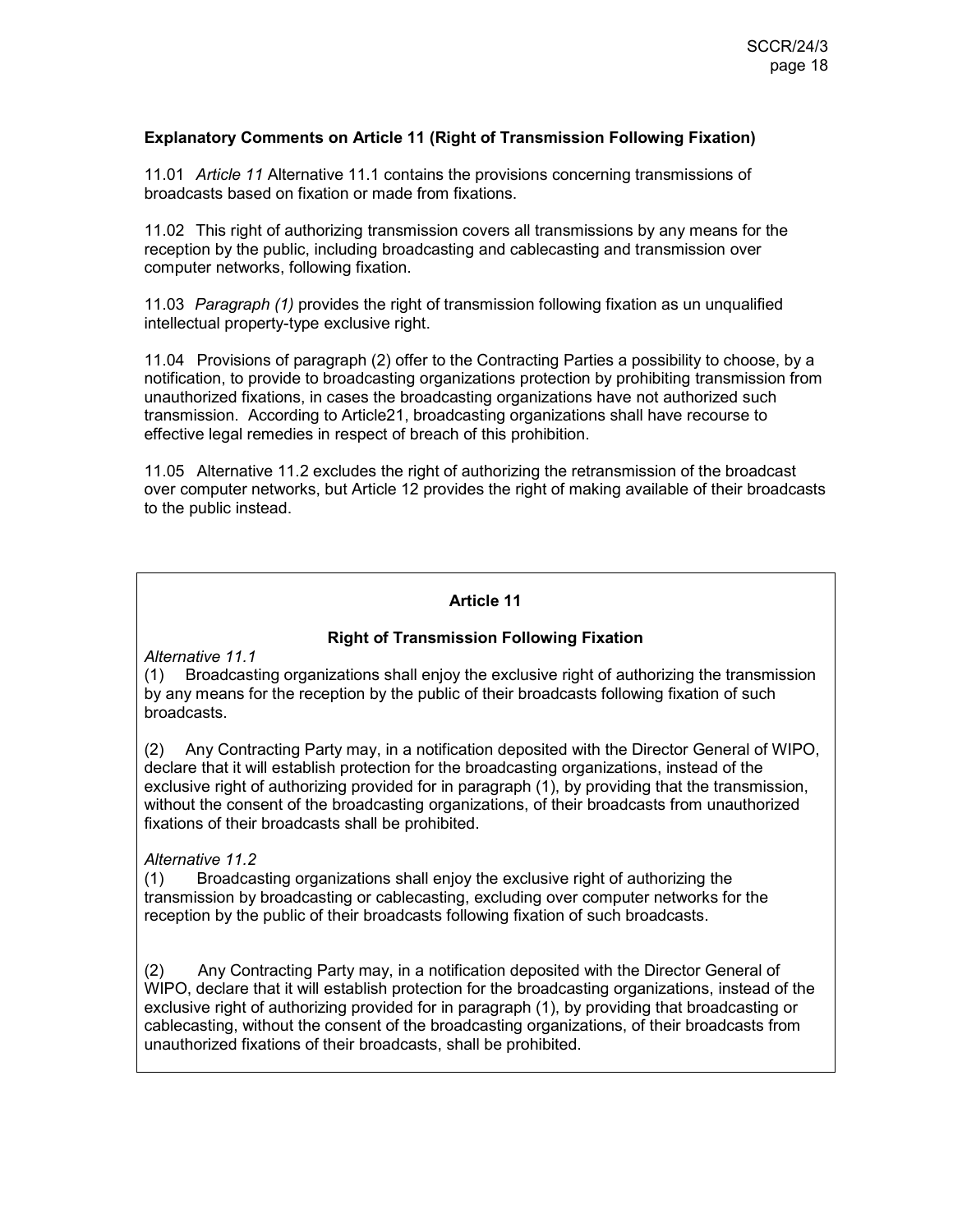#### **Explanatory Comments on Article 12 (Right of Making Available of Fixed Broadcasts)**

12.01 *Article 12* contains the provisions on the rights of broadcasting organizations concerning making available to the public, by wire or wireless means, of their fixed broadcasts.

12.02 *Paragraph (1)* provides for broadcasting organizations an exclusive right of authorizing the making available to the public of their broadcasts from fixations. The provisions follow *mutatis mutandis* the provisions of Article 10 and 14 of the WPPT.

12.03 Provisions of paragraph (2) give Contracting Parties an option, by a notification, to grant broadcasting organizations protection through a prohibition of making available to the public of broadcasts from unauthorized fixations, in cases the broadcasting organizations have not authorized such acts. According to Article 21, broadcasting organizations shall have recourse to effective legal remedies in respect of breach of this prohibition.

12.04 No rights are exhausted in connection with making broadcasts available to the public in the sense of Article 12. Exhaustion of rights is only associated with the distribution of tangible copies put on the market by the rightholder or with his consent.

## **Article 12**

# **Right of Making Available of Fixed Broadcasts**

(1) Broadcasting organizations shall enjoy the exclusive right of authorizing the making available to the public of their broadcasts from fixations, by wire or wireless means, in such a way that members of the public may access them from a place and at a time individually chosen by them.

(2) Any Contracting Party may, in a notification deposited with the Director General of WIPO, declare that it will establish protection for the broadcasting organizations, instead of the exclusive right of authorizing provided for in paragraph (1), by providing that the making available to the public, without the consent of the broadcasting organizations, of their broadcasts from unauthorized fixations, by wire or wireless means, in such a way that members of the public may access them from a place and at a time individually chosen by them, shall be prohibited.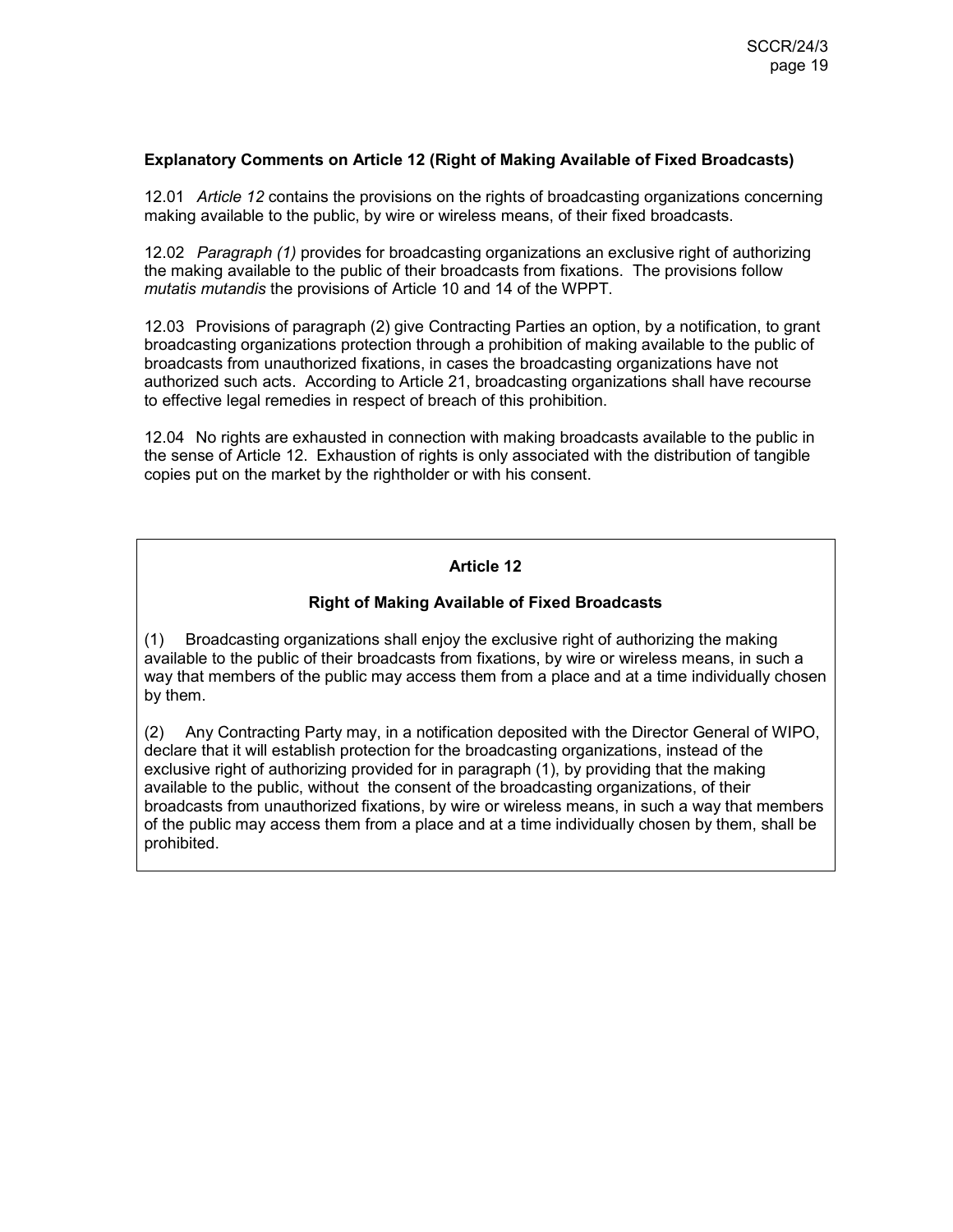#### **Explanatory Comments on Article 13 (Protection in Relation to Signals Prior to Broadcasting)**

13.01 *Article 13* contains the provisions on the protection of broadcasting organizations in relation to their "signals prior to broadcasting" or "pre-broadcast signals". The Contracting Parties are called upon to grant adequate and effective legal protection that covers the acts corresponding to the relevant uses in Articles6 to 12 concerning the rights of broadcasting organizations in respect of their broadcasts.

13.02 Pre-broadcast signals are signals that are not intended for direct reception by the public. Such signals are used by broadcasting organizations to transport program material from a studio or *e.g.,* from the site of an event to the place where a transmitter is situated. Such signals may also be used for transport of program material between broadcasting organizations, as may be used for broadcast after a delay or after some editing of the material.

13.03 In Alternative 13.1, Contracting Parties may provide for "adequate and effective legal protection" in their national legislation to the receiving broadcasting organization or to both the transmitting and the receiving broadcasting organization.

13.04 Article 13 Alternative 2 provides Contracting Parties more flexibility concerning the e protection for signals prior to broadcasting.

# **Article 13**

## **Protection in Relation to Signals Prior to Broadcasting**

*Alternative 13.1* 

Broadcasting organizations shall enjoy adequate and effective legal protection against any acts referred to in Article6 to 12 of this Treaty in relation to their signals prior to broadcasting.

*Alternative 13.2* 

Contracting Parties shall provide adequate and effective legal protection in relation to their signals prior to broadcasting. The means of the protection granted by this Article shall be governed by the legislation of the country where protection is claimed.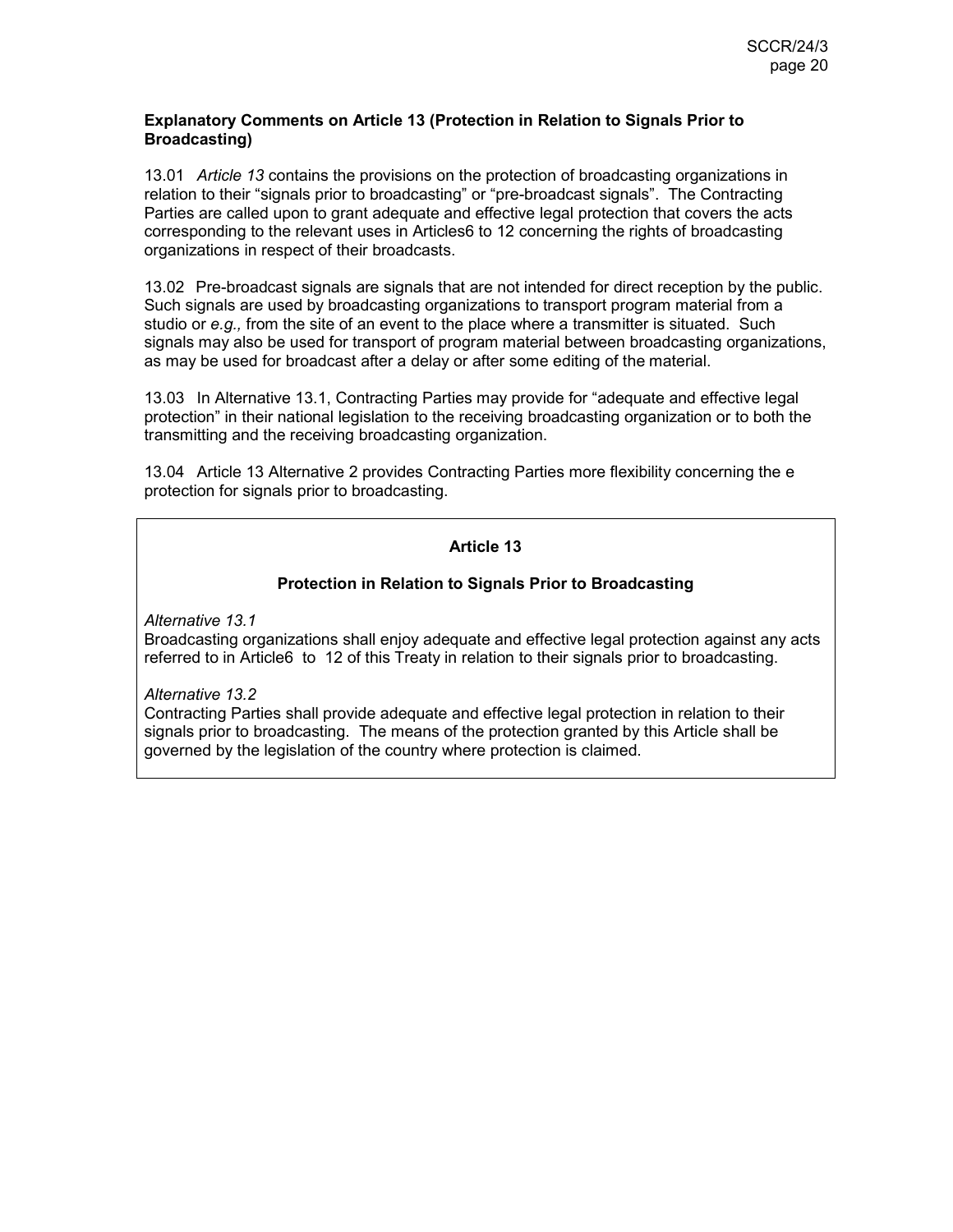## **Explanatory Comments on Article 14 (Limitations and Exceptions)**

14.01 *Article 14* sets forth limitations of and exceptions to the rights of broadcasting organizations provided for in the Treaty.

14.02 *Paragraph (1)* in Alternative 14.1 follows closely, *mutatis mutandis*, the corresponding provisions in the WPPT. It reproduces the main principle of Article 15.2 of the Rome Convention, and it corresponds to Article 16(1) of the WPPT.

14.03 *Paragraph (2)* in this Alternative contains the provisions of the three-step test originally established in Article 9(2) of the Berne Convention. Corresponding provisions were used in Article 13 of the TRIPS Agreement, Article 16(2) of the WPPT, and Article 10(2) of the WCT. Interpretation of the proposed Article, as well as of this whole family of provisions, follows the established interpretation of Article 9(2) of the Berne Convention.

14.04 This provisions of Alternative 14.2 are similar to South African and Mexican proposal.

14.05 *Paragraph (1)* in follows closely, *mutatis mutandis*, the corresponding provisions of Article 15.1 of the Rome Convention.

14.06 *Paragraph (2)* follows closely mutatis mutandis, the main principle of Article 15.2 of Rome Convention.

## **Article 14**

## **Limitations and Exceptions**

*Alternative 14.1*

(1) Contracting Parties may, in their national legislation, provide for the same kinds of limitations or exceptions with regard to the protection of broadcasting organizations as they provide for, in their national legislation, in connection with the protection of copyright in literary and artistic works, and the protection of related rights.

(2) Contracting Parties shall confine any limitations of or exceptions to rights provided for in this Treaty to certain special cases which do not conflict with a normal exploitation of the broadcast and do not unreasonably prejudice the legitimate interests of the broadcasting organization.

## *Alternative 14.2*

(1) Any Contracting Party may, in its domestic laws and regulations, provide for exceptions to the protection guaranteed by this Treaty:

- (a) private use;
- (b) use of short excerpts in connection with the reporting of current events;

 (c) ephemeral fixation by a broadcasting organization by means of its own facilities and for its own broadcasts;

(d) use solely for the purposes of teaching or scientific research;

(2) Irrespective of paragraph 1 of this article, any Contracting Party may, in its domestic laws and regulations, provide for the same kinds of limitations or exceptions with regard to the protection of broadcasting organizations, as it provides, for in its domestic laws and regulations, in connection with the protection of copyright in literary and artistic works.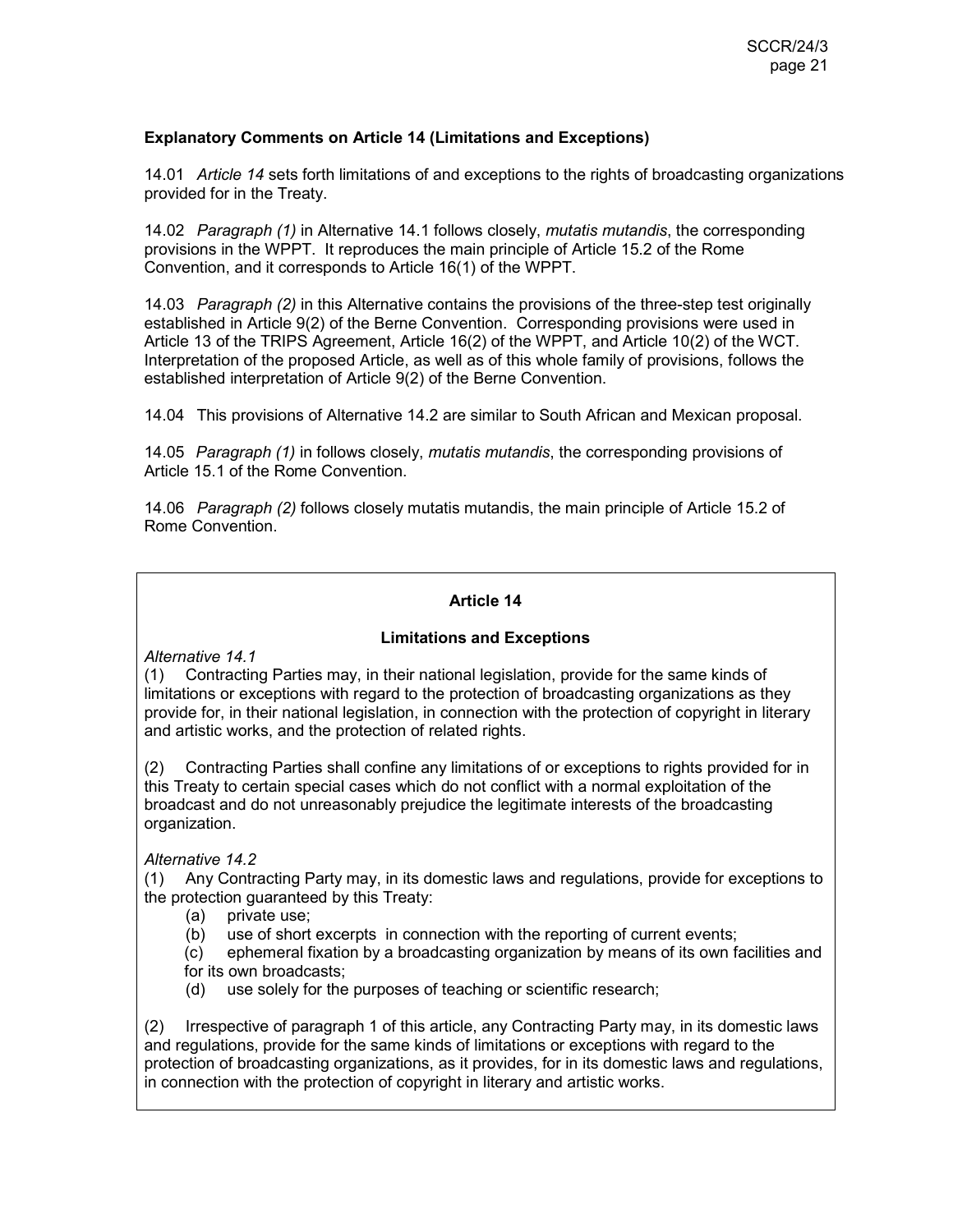#### **Explanatory Comments on Article 15 (Term of Protection)**

15.01 The provision on the term of protection in *Alternative 15.1* in *Article 15* follows *mutatis mutandis* the corresponding provision in Article 17(1) of the WPPT concerning the term of protection of performers' rights.

15.02 In *Alternative 15.2* the term of protection of 20 years is offered corresponding to Rome Convention.

#### **Article15**

## **Term of Protection**

*Alternative 15.1* 

The term of protection to be granted to broadcasting organizations under this Treaty shall last, at least, until the end of a period of 50 years computed from the end of the year in which the broadcast took place.

*Alternative 15.2* 

The term of protection to be granted to broadcasting organizations under this Treaty shall last, at least, until the end of a period of 20 years computed from the end of the year in which the broadcast took place.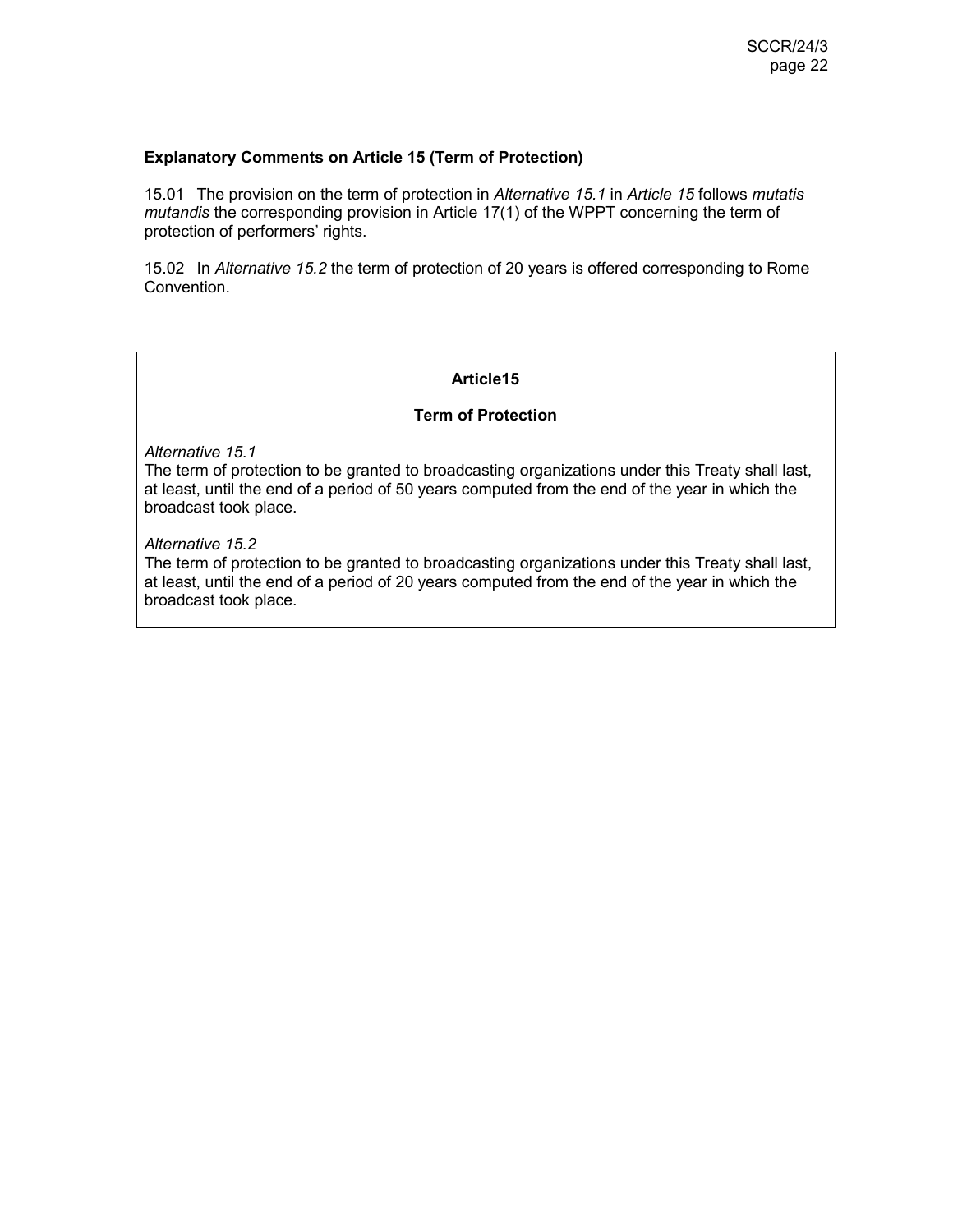## **Explanatory Comments on Article 16 (Obligations Concerning Technological Measures)**

16.01 *Article 16* contains provisions on obligations concerning technological measures.

16.02 The provisions of *paragraph (1)* reproduce *mutatis mutandis* the corresponding provisions of the WPPT.

16.03 The interpretation of paragraph (1) follows the interpretation of the corresponding provisions of the WPPT. The provisions of Article do not contain any obligation or mandate for the broadcasters to use technological measures. They apply only in cases where technological measures *de facto* are used. In order to comply with the obligations of this Article the Contracting Parties may choose appropriate remedies according to their own legal traditions. The main requirement is that the measures provided are effective and thus constitute a deterrent and sufficient sanction against the prohibited acts.

**Article 16** 

## **Obligations Concerning Technological Measures**

(1) Contracting Parties shall provide adequate legal protection and effective legal remedies against the circumvention of effective technological measures that are used by broadcasting organizations in connection with the exercise of their rights under this Treaty and that restrict acts, in respect of their broadcasts, that are not authorized by the broadcasting organizations concerned or are not permitted by law.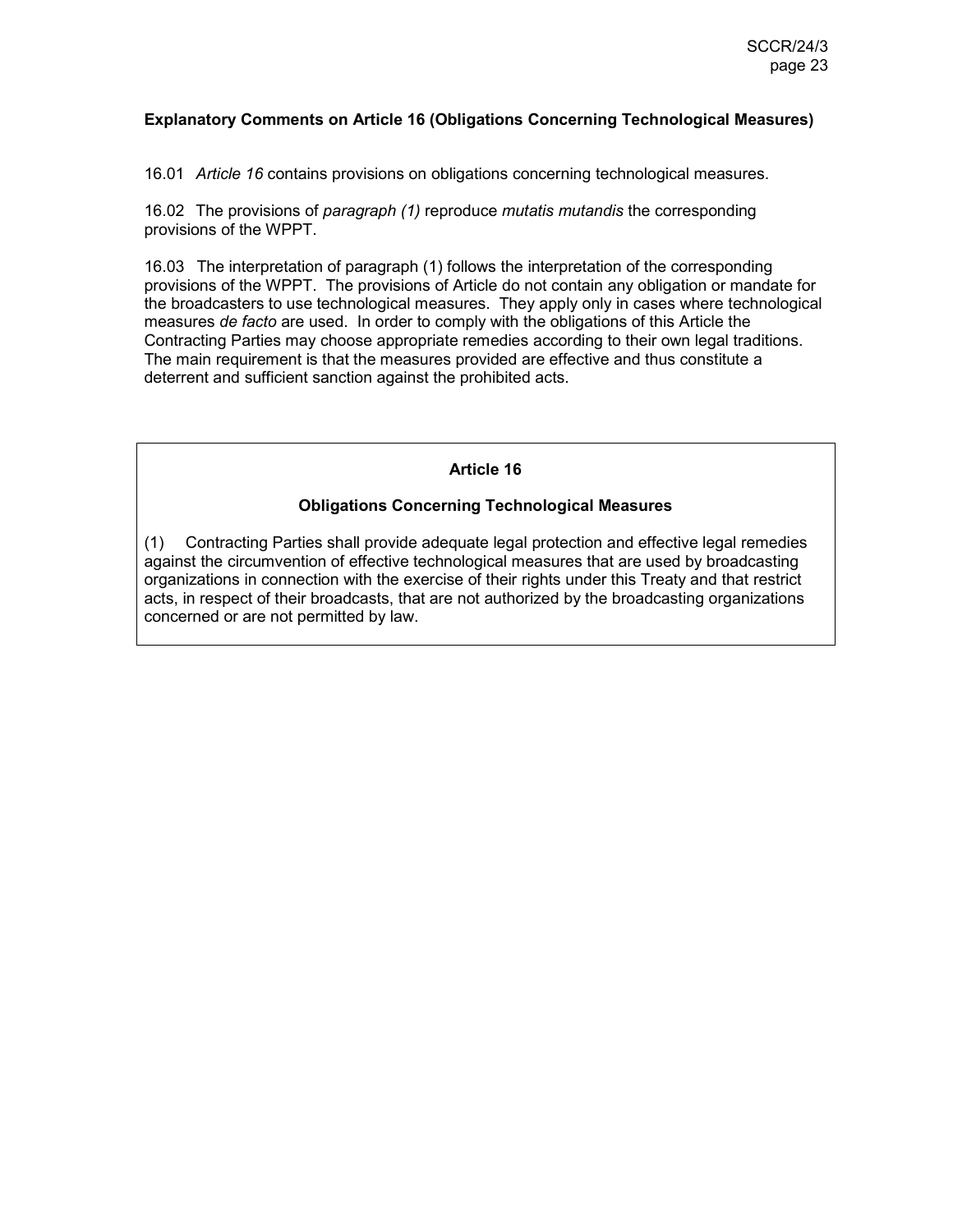#### **Explanatory Comments on Article 17 (Obligations Concerning Rights Management Information)**

17.01 *Article 17* contains provisions on obligations with regard to rights management information. It follows *mutatis mutandis* the corresponding provisions of Article 19 of the WPPT.

17.02 The operative parts of the provisions in *paragraph (1)* and *paragraph (2)* are intended to be in line with the corresponding provisions of the WPPT. The wording of paragraph (1)(ii) has been amended in order to adapt it to the context of the protection of broadcasting organizations. The clauses at the end of paragraph (2) ("when any of these items of information is attached to or associated with…") have been clarified in order to cover all relevant uses of broadcasts.

17.03 The interpretation of the proposed Article 17 follows the interpretation of the corresponding provisions of the WPPT.

# **Article 17**

# **Obligations Concerning Rights Management Information**

(1) Contracting Parties shall provide adequate and effective legal remedies against any person knowingly performing any of the following acts knowing, or with respect to civil remedies having reasonable grounds to know, that it will induce, enable, facilitate or conceal an infringement of any right covered by this Treaty:

(i) to remove or alter any electronic rights management information without authority;

(ii) to distribute or import for distribution fixations of broadcasts, to retransmit or communicate to the public broadcasts, or to transmit or make available to the public fixed broadcasts, without authority, knowing that electronic rights management information has been without authority removed from or altered in the broadcast or the signal prior to broadcast.

(2) As used in this Article, "rights management information" means information which identifies the broadcasting organization, the broadcast, the owner of any right in the broadcast, or information about the terms and conditions of use of the broadcast, and any numbers or codes that represent such information, when any of these items of information is attached to or associated with 1) the broadcast or the signal prior to broadcast, 2) the retransmission, 3) transmission following fixation of the broadcast, 4) the making available of a fixed broadcast, or 5) a copy of a fixed broadcast.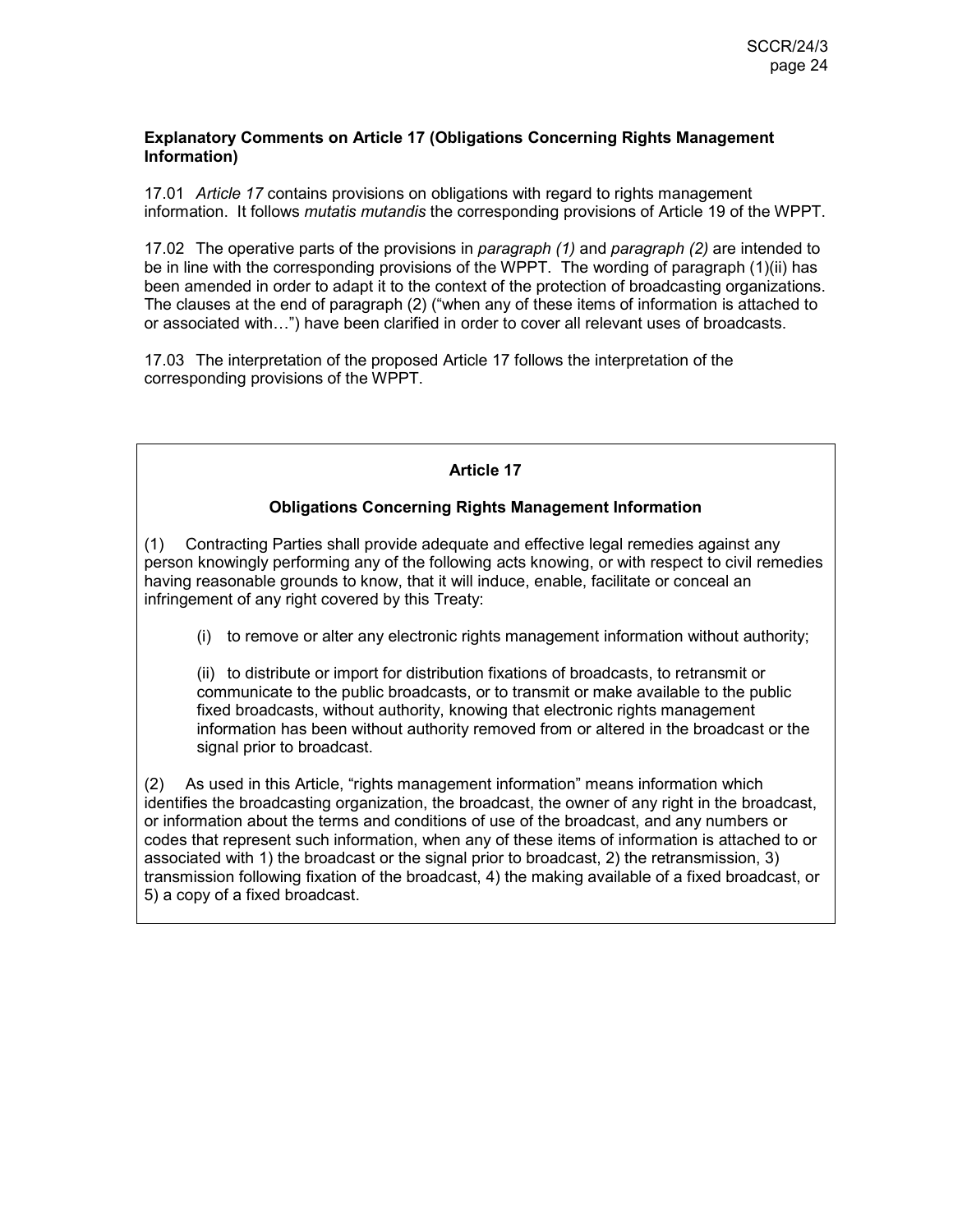# **Explanatory Comments on Article 18 (Formalities)**

18.01 *Article 18*states the fundamental principle of formality-free protection. The provisions of this Article reproduce exactly the corresponding provisions of Article 20 of the WPPT.

# **Article 18**

# **Formalities**

The enjoyment and exercise of the rights provided for in this Treaty shall not be subject to any formality.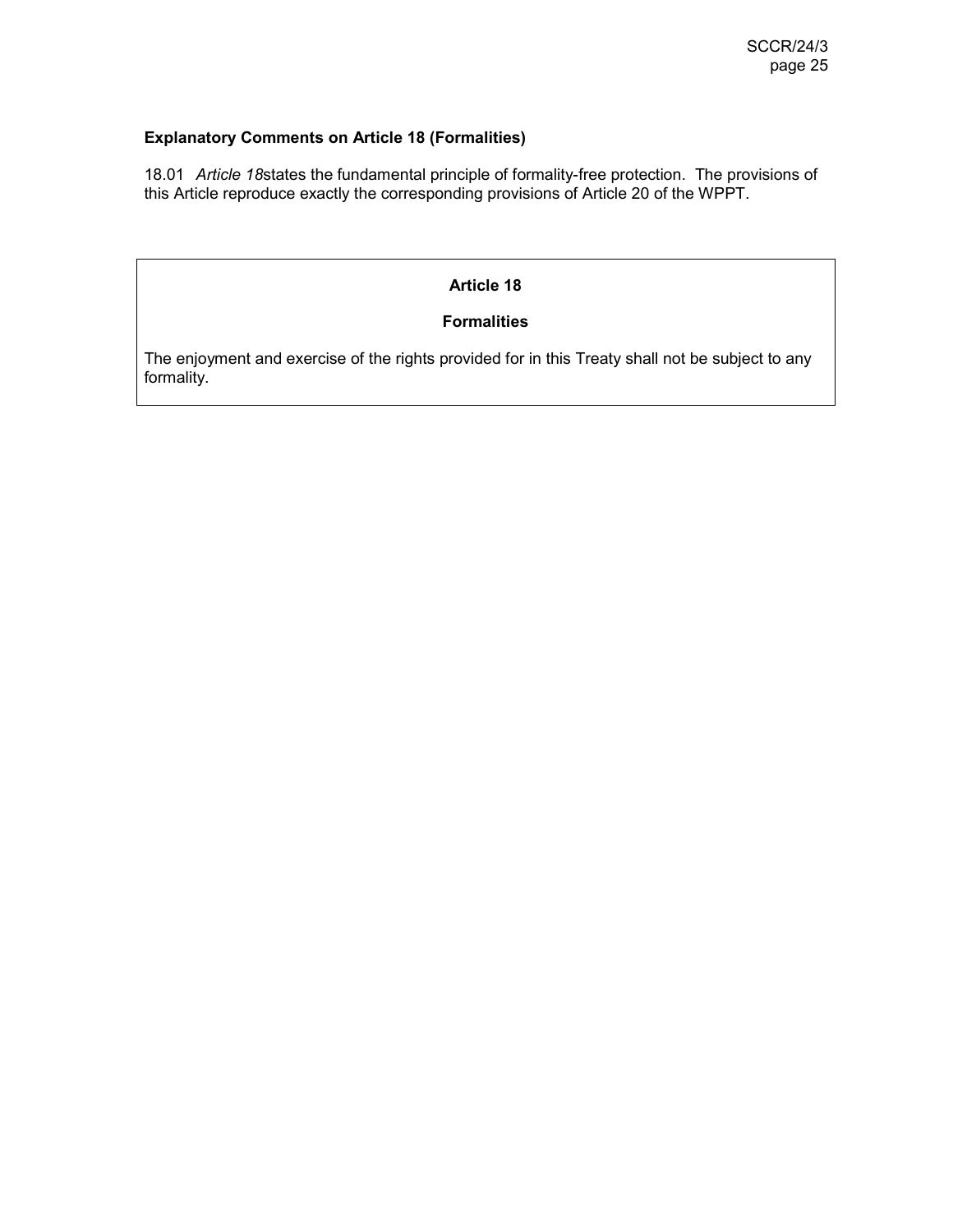#### **Explanatory Comments on Article 19 (Reservations)**

19.01 *Article 19* lays down explicit rules on reservations in relation to the Treaty. This recognizes the need to allow reservations only in certain explicitly enumerated cases.

# **Article 19**

# **Reservations**

Reservations to this Treaty shall be permitted only according to the provisions of Articles 4(3),7(3), 9(2), 10(3), 11(2)and 12(2).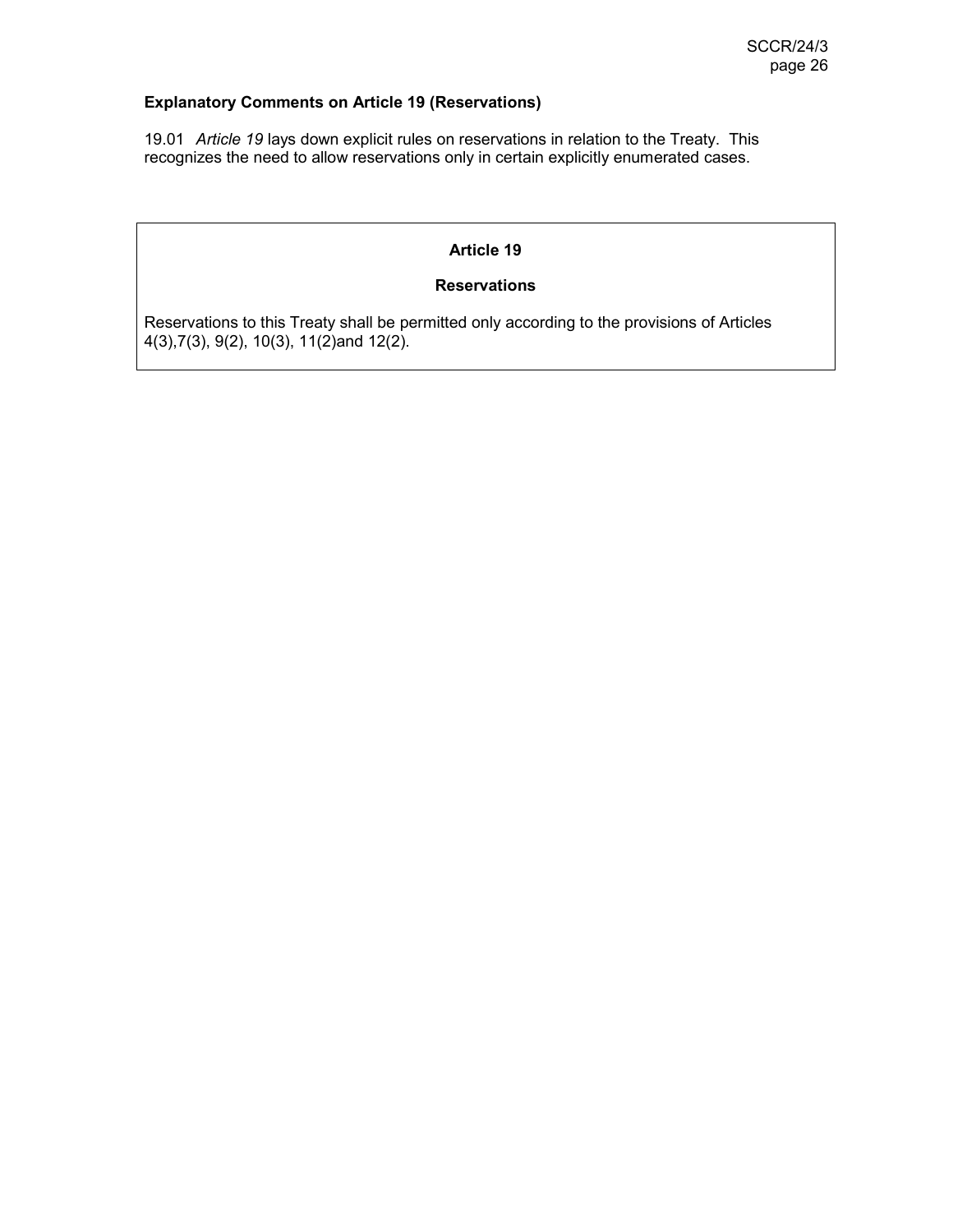## **Explanatory Comments on Article 20 (Application in Time)**

20.01 *Article20* lays down the provisions that govern the applicability of the Treaty to broadcasts that occurred before or after the Treaty comes into force.

20.02 *Alternative 20.1 Paragraph (1)* reproduces *mutatis mutandis* the provisions of Article 22(1) of the WPPT.

20.03 *Alternative 20.2* is a new alternative in this text. This follows *mutatis mutandis* the main element of Article 19 (1)(2)of Basic Proposal for Treaty on the Protection of Audiovisual Performances.

#### **Article 20**

## **Application in Time**

*Alternative 20.1* 

(1) Contracting Parties shall apply the provisions of Article 18 of the Berne Convention, *mutatis mutandis*, to the rights of broadcasting organizations provided for in this Treaty.

(2) The protection provided for in this Treaty shall be without prejudice to any acts committed, agreements concluded or rights acquired before the entry into force of this Treaty for each Contracting Party.

#### *Alternative 20.2*

(1) Contracting Parties shall accord the protection granted under this Treaty to fixed broadcast that exists at the moment of the entry into force of this Treaty and to all broadcastings that occur after the entry into force of this Treaty for each Contracting Party

(2) Notwithstanding the provisions of paragraph (1), a Contracting Party may declare in a notification deposited with the Director General of WIPO that it will not apply the provisions of Articles 6 to 12 of this Treaty, or any one or more of those, to fixed broadcasts that existed at the moment of the entry into force of this Treaty for each Contracting Party. In respect of such Contracting Party, other Contracting Parties may limit the application of the said Articles to broadcasting that occurred after the entry into force of this Treaty for that Contracting Party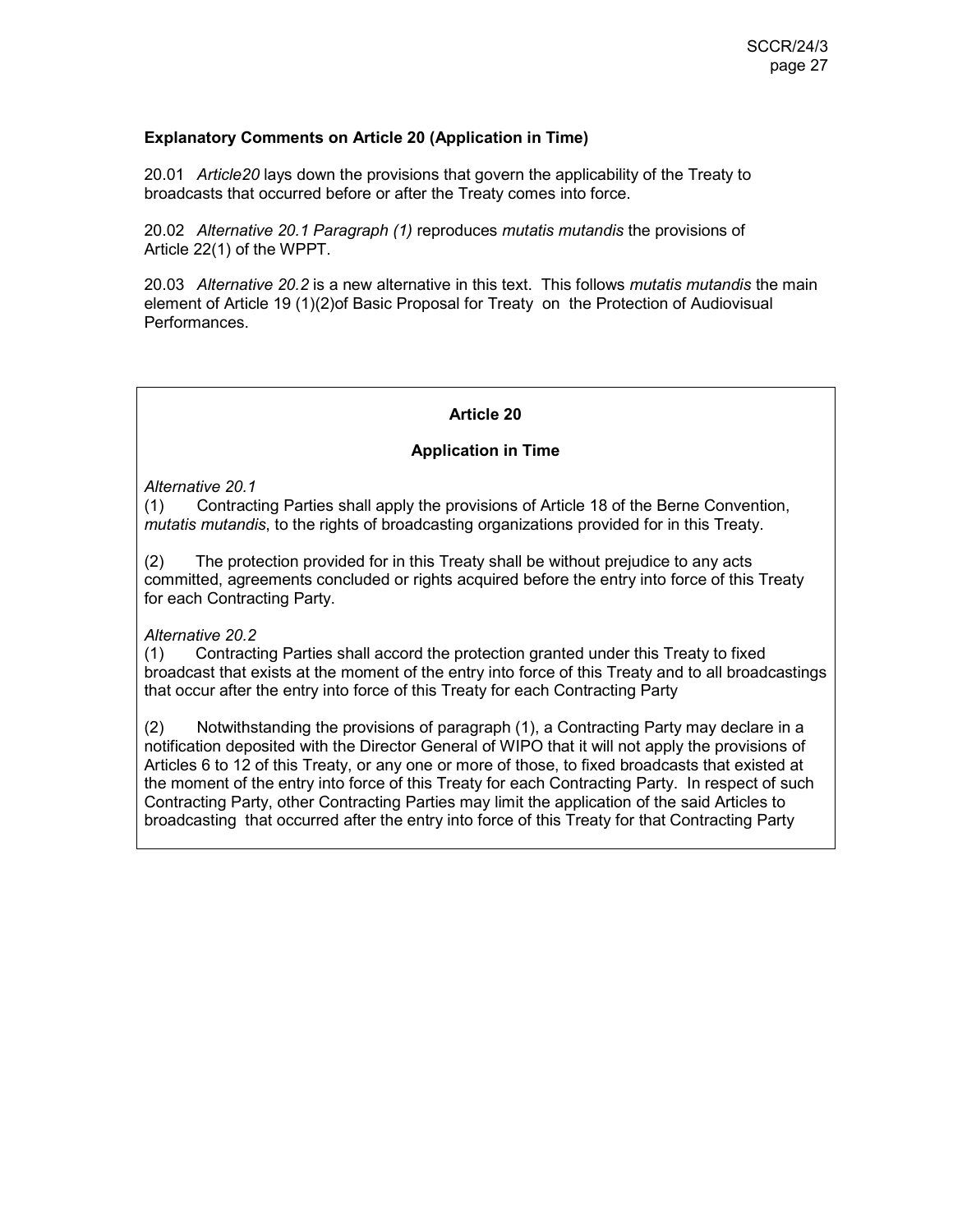#### **Explanatory Comments on Article 21 (Provisions on Enforcement of Rights)**

21.01 *Article21* contains provisions on enforcement of rights. The provisions of this Article reproduce, with a minor addition, the corresponding provisions of Article 23 of the WPPT.

21.02 The two additional words "or violation of any prohibition" are based on the inclusion of specific clauses on prohibition in the Treaty.

#### **Article 21**

#### **Provisions on Enforcement of Rights**

(1) Contracting Parties undertake to adopt, in accordance with their legal systems, the measures necessary to ensure the application of this Treaty.

(2) Contracting Parties shall ensure that enforcement procedures are available under their law so as to permit effective action against any act of infringement of rights or violation of any prohibition covered by this Treaty, including expeditious remedies to prevent infringements and remedies which constitute a deterrent to further infringements.